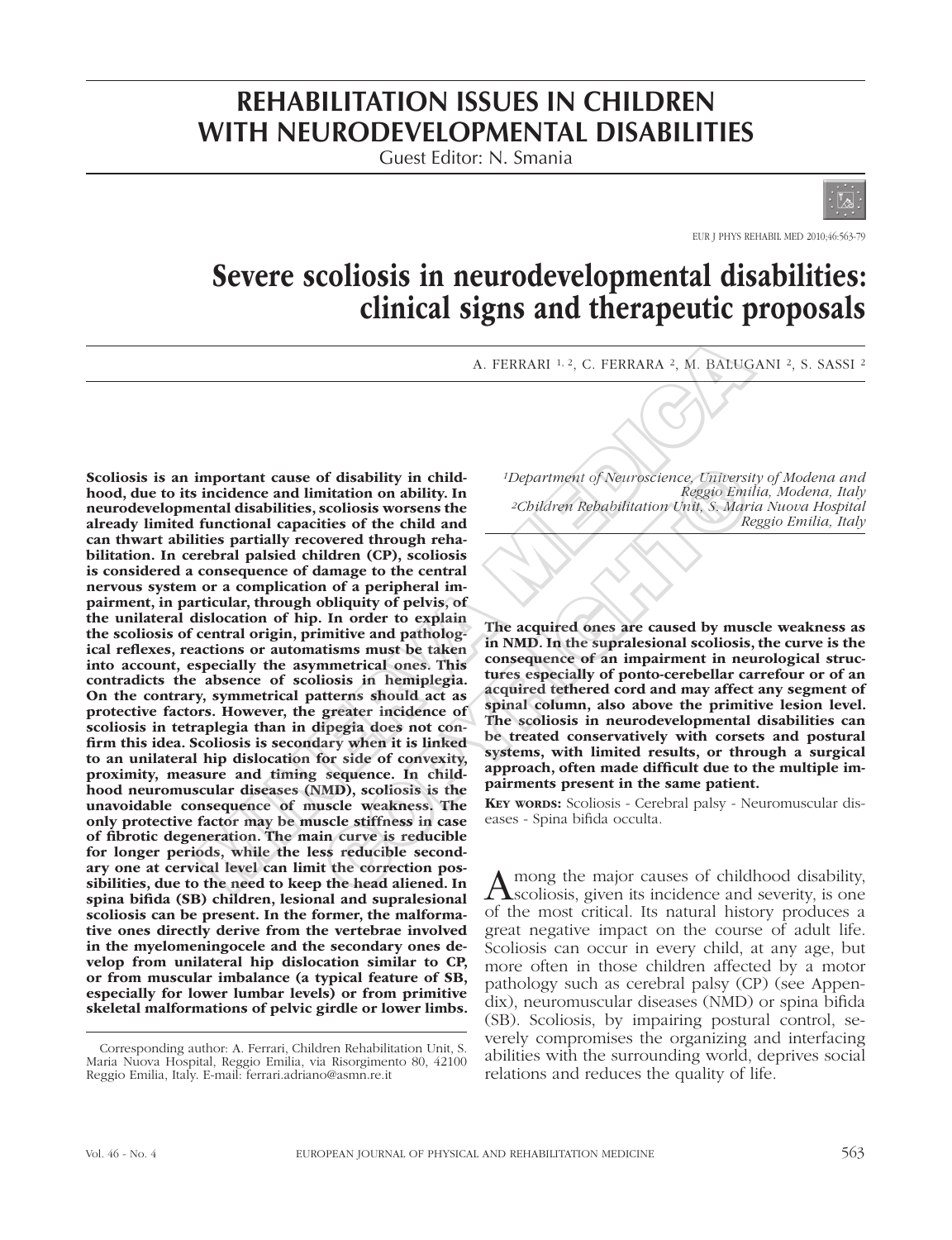### Scoliosis in cerebral palsy

In the different clinical forms of  $CP<sub>1</sub>$  scoliosis is a recurrent and severe complication that causes negative effects on thoracic structures and on the development of adaptive functions (see Appendix).1 Scoliosis affects motor activities recovered by the child through rehabilitation and limits participation in social life.2

### *Epidemiology and etiopathogenesis*

The onset of scoliosis is somehow related to the nature of the primary defect and to the natural history of CP, since its occurrence is significantly higher compared to reference populations (from 15% to 80% according to Koop).3 It arises even before the tenth year of age and advances also during adulthood, becoming potentially surgical in one out of seven cases.4 The incidence of scoliosis is directly correlated to the level of motor and cognitive impairment,5 and therefore to the degree of the central lesion. Its occurrence increases proportionally to the topographic distribution of the palsy, affecting 30% of tetraplegic, 10% of diplegic and an insignificant percentage of hemiplegic forms.3 This latter data, though apparently logic, introduces one of the contradictions of scoliosis of central origin, as originally coined by Stagnara.6 In fact, if we consider asymmetry between right and left side in its possible expression, such as:

— difference in muscle tone and postural attitude (sustainment);

— difference in muscular excitability, force and endurance;

— difference in muscular length and passive stiffness;

— difference in length and trophism of the homologous limbs (heterometry);

— different joint range of motion;

— occlusive and chewing defects from alteration of temporo-mandibular joints;

— different repertory of motor patterns, combinations and sequences;

— different automatic reactions between the two hemisides (straightening);

— different balancing ability between the two hemisides (equilibrium);

— different ability in motor control on the two hemisides;

— different use of the homologous limbs (motor initiative);

— disturbs of lateralization (eye, hand, foot);

— attention defects (neglect);

— sensorial and sensitive deficits (visual, proprioceptive, etc.);

— perceptive and gnosic impairments.

As a factor predisposing scoliosis, we should see a greater incidence of scoliosis in the unilateral forms with respect to the bilateral ones. If, on the contrary, we consider symmetry inducing primitive/pathological patterns (see Appendix) as protective factors in keeping trunk *en bloc* (*i.e*., propulsive reaction (see Appendix) or startle reaction (see Appendix), or the prevalence of straightening pattern (see Appendix) over rotational-derotational one, which is typical of "spastic" forms) 7 scoliosis should occur less often in tetraplegic than in diplegic forms. Nowadays, it is well known that beside central neurological factors (postural organization, antigravity competence (see Appendix), straightening ability, fixation (see Appendix) and space alignment (see Appendix), balancing (see Appendix), motor coordination, muscle and postural tone (see Appendix), etc.) and peripheral biomechanical factors (muscle strength, stiffness (see Appendix), bone geometry), there are several other factors triggering scoliosis, among which: genetically predisposing, metabolic (the structure of collagen) and hormonal factors (somatic growth). As already stated by Marbini *et al*., many of these elements are also directly involved in the genesis of CP motor defects.8 and etiopathogenesis<br>
we consider symmetry inducing principal we consider symmetry inducing princ<br>
is collosis is somehow related to the keeping trunk *en bloc* ( $t.e.,$ ),<br>propulsionimary defect and to the natural his-Appen So several for the space of the comission stock and the space of the coulous and control in tetraplegic than in diplegic forms.<br>
So also during adult- in tetraplegic than in diplegic forms.<br>
Signal in one out of well known

In the "spastic" forms of CP, scolioses usually have an Italic "S" shape, but "C" or "double S" shaped deformities are also possible. In these forms, the most affected tract is the dorso-lumbar one.4 In "dyskinetic" forms, scoliosis appears in athetosis and in dystonia, but only in tetraplegic, diplegic (reversed) and double hemiplegic forms. Scolioses are unusual in chorea and in ballism and almost completely absent in hemidystonia, despite the intensity of twisting spasms and the extreme asymmetry of the pattern they trigger.

### *Characteristic clinical aspects*

Of great relevance is the distinction between primitive and secondary scoliosis (Table I). The former are not worsened by hip luxation; lumbar spine is, in fact, rectilinear and the kinematic pattern of lower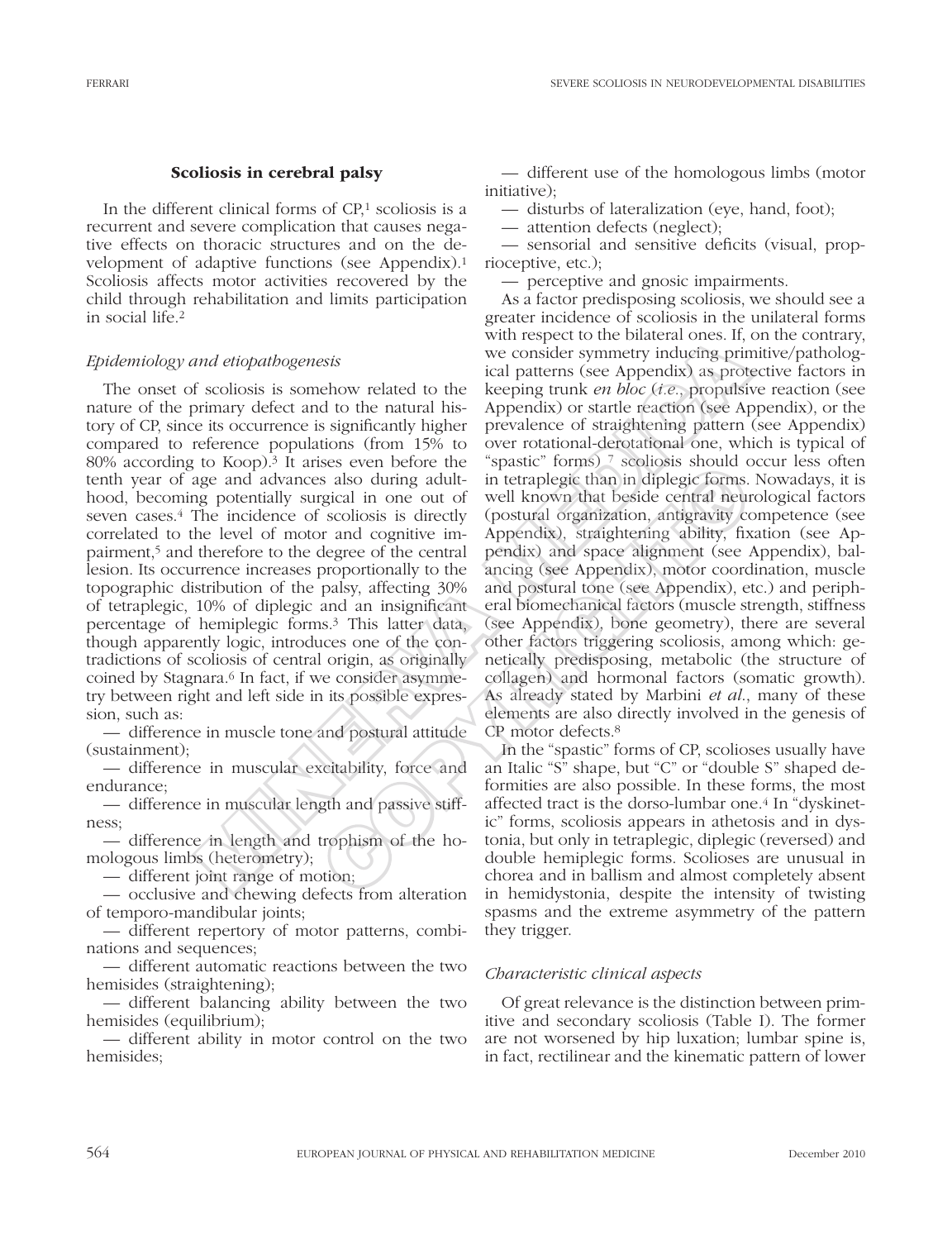|                     | Primitive scoliosis                                                                                                                                                                                                 | Secondary scoliosis                                                                                                                                               |
|---------------------|---------------------------------------------------------------------------------------------------------------------------------------------------------------------------------------------------------------------|-------------------------------------------------------------------------------------------------------------------------------------------------------------------|
| Example             | Scoliosis starting from head<br>Mid-thoracic scoliosis                                                                                                                                                              | Compensatory scoliosis due to a pelvic obliquity                                                                                                                  |
| Common site         | Cervico-thoracic                                                                                                                                                                                                    | Lumbo-sacral                                                                                                                                                      |
| Causes              | Multifactorial causes, in particular primitive and patho-<br>logical reflexes, reactions or automatisms                                                                                                             | Unilateral hip luxation provoked both by a valgus and<br>anteverted femoral neck and by a dominant pattern in<br>flexion-adduction at the lower limbs             |
| Diagnostic criteria | S Italic, C, double S o bizzarre shape<br>(rectilinear lumbar spine, hips in situ and pelvis aligned)<br>Head, eyes, and mouth can be diverted in the same<br>direction of the curvature<br>Can occur plagiocephaly | Curve is concordant, coherent, consecutive and conse-<br>quent to pelvis obliquity.<br>Can occur windswept hips deformity with the same<br>direction of convexity |
| Compensatory curves | Usually absent. Curves are often uncompensated. The<br>sitting posture is unstable                                                                                                                                  | Usually present compensatory cervical curves that easy a<br>stable sitting posture                                                                                |
| Complications       | Early respiratory, postural, visual and relational compli-<br>cations                                                                                                                                               | Late respiratory complications                                                                                                                                    |

Table I.—*Clinical aspects of the main forms of scoliosis in CP.*

limbs does not justify the onset of scoliosis, as in the case of medio-thoracic scolioses and in the ones starting from head. Secondary scolioses, on the contrary, are those actually determined by an unilateral hip luxation.

### *Primitive scoliosis*

Among the patterns which are able to affect axial motricity (see Appendix) and, therefore, suspected to be a major cause in the onset of scoliosis (at least in primitive forms) there are asymmetrizing motor reflexes, reactions and automatisms. The most known is the asymmetric tonic neck reflex (swordsman position) (see Appendix), but also the Galant reflex (see Appendix), the Branco Lefevre (see Appendix) and the tonic neck reflex starting from head inclination (see Appendix) are also worth mentioning. Among symmetrizing patterns, therefore with a protective feature, the most relevant are the Juanico-Perez reflex (see Appendix), the labyrinthic tonic reflex (see Appendix), the symmetric tonic neck reflex (see Appendix) and the tonic lumbar reflex (see Appendix). A particular role is played by the spasms in extension-torsion (see Appendix), considered to be directly responsible for the onset of the so called "scoliosis starting from head". A synthetic description of these reflexes and the definition of some technical terms used in this paper are reported in appendix. From the short description of the reflexes that have effects

on the spine, emerges that some are responsible for trunk inclination movements on the frontal plane, and/or flexor-extension on the sagittal plane, and/or rotation on the horizontal plane, but also that every reflex acting in a certain direction can be ideally nullified by contrasting one able to produce an opposite movement or postural attitude. Therefore complex movements in three planes, typical of central origin scolioses, are not "simply" referable to the dominance of this or that reflex. In substance there are many suspicions, but no definitive verdict. It should also be emphasized that, especially in dyskinetic forms, pathological reflexes are activated by emotional stimuli or voluntary movements, thus becoming a personalized way to interact with the body and with the physical and social context. Therefore, scoliosis becomes not an absolute defect, but the result of a primitive and sometimes patiently constructed strategy. textant of the curver on the state and provising the state of the curver of the curver of the curver of the curver comparison of the curver of the curver of the curver of the curver of the curver of the curver of the curve extra of scoliosis, as in on the spine, emerges that some are osses and in the ones trunk inclination movements on the colioses, on the con-<br>and/or flexor-extension on the sagittaned by an unilateral rotation on the horizo

Among scolioses with central origin, scoliosis starting from head deserves a separate discussion. This term indicates the postural-motor pattern of CP children (generally spastic tetraplegic with dyskinetic components, mental retardation and epilepsy), who, usually in sitting position, but sometimes also in prone or supine ones, "obstinately" assume a scoliotic attitude, in some cases associated with complete trunk flexion and in others with its extension, with persistent deviation of the head towards one side. The direction of head inclination/rotation is always the same. Eyes look continuously to the same side and there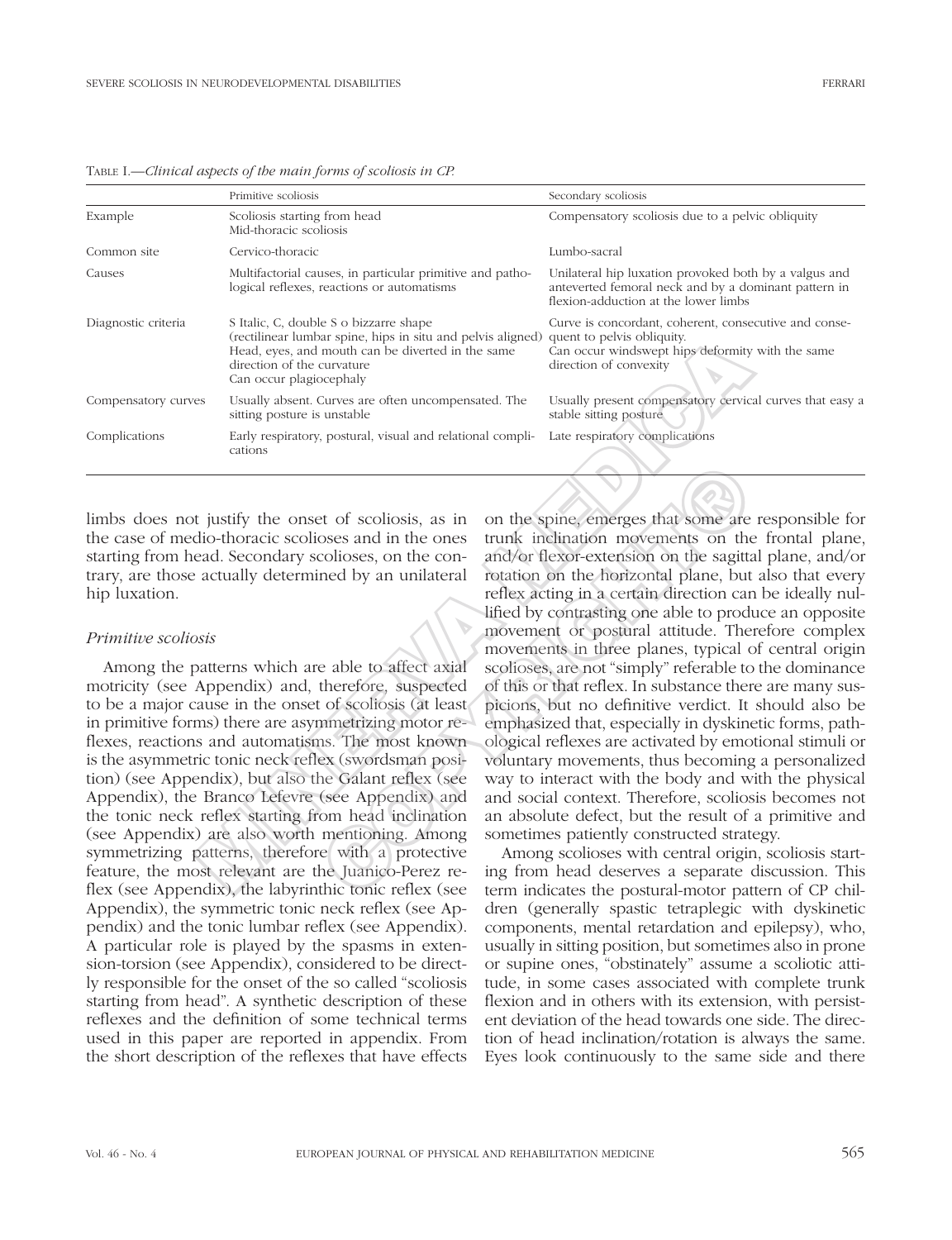is often nystagmus. Given the continuous production of "grimaces", even the mouth can be diverted in the same direction as eyes and head. Gradually the skull becomes deformed by acting as a "first vertebra" (plagiocephaly). Scoliosis may reach any part of the spine, with "bizarre" deformities which are difficult to contain, especially in cervical and dorsal segments. Curves are often "uncompensated" and frequently destabilize postural balance, as they cause the trunk barycentre to be projected outside the support base. When we try to bring patient affected by scoliosis starting from the head back to a more correct posture (for example using postural aids or orthoses), he skillfully manages to get around the introduced restrictive device. If he cannot succeed, he struggles against it thus increasing muscular effort in order to regain the previous pathological posture. This scoliosis is clearly a "neurological" alteration (tonic neck reflexes?, labyrinthic reflexes?, lumbar reflex?, oculogyral reactions?) which over time can be overlapped by an "orthopedic" secondary deformity (kyphoscoliosis extended to the head often associated to a windswept deformity of the inferior limbs).

### *Secondary scoliosis*

By secondary scoliosis, or compensatory scoliosis, we mean a scoliosis that follows an alteration of pelvis alignment on the frontal plan, most frequently a pelvic obliquity (lift) produced by unilateral hip luxation, a frequent event in CP, with or without pelvic twisting as an effect of windswept lower limbs.

Other deformities have the same nature of passive scoliosis, *i.e*., the deformities produced on sagittal plane by pelvis rotation on its transverse axis as a result of functional compromise among the dominant flexion pattern of the upper body and the extension one which prevails in pelvis and in lower limbs, with consequent muscular contractures.9 In case of pelvis anteversion due to prevalence of hip flexors, there will be lumbar hyperlordosis, whereas in the case of pelvis retroversion due to prevalence of hamstring shift, a large dorsal kyphosis will extend downward, thus transferring base from pelvic bone to sacrum.

Pathogenetic mechanisms of secondary hip luxation in CP and its possible influence on spine structure still represent an uncertain field in the clinic. It is generally accepted that deformity progression respects same stages in the following order: valgism (increase of inclination angle) and anteversion (increase of declination angle) of femoral neck, femoral head lateralization with progressive deformation to Basque beret, suffering of acetabular margin and consequent accentuation of the roof inclination and finally the gradual ascent of femoral head towards a posterolateral direction, up to subluxation and complete dislocation.10 The prevailing flexion-adduction of the thigh (adductors, ileopsoas, medial hamstrings), universally indicated as the pathogenetic factor of the secondary hip dislocation, can extend its influence on pelvis, which goes up ipsilaterally to the compromised hip, and on spine, which consequently develops a lumbar-sacral scoliosis with opposite convexity. Hip luxation is opposite to scoliosis direction, whereas the direction of windswept hip deformity has the same direction of scoliosis convexity, $11$  so that the femur of the luxated hip goes in the same direction of the curve concavity.12 It follows that, if we do not take into consideration the problem of pain, bilateral luxation in CP is less severe than the unilateral one due to the absence of scoliosis like a secondary complication.

The recent literature shows that, without making a distinction between primary and secondary scoliosis, the relationship between scoliosis and hip dislocation may be more ambiguous. Associations between the direction of scoliosis and direction of pelvic obliquity, and between the direction of windswept hip deformity and the side of hip subluxation/dislocation are confirmed. A significant association is also seen between the direction of scoliosis and the direction of the windsweeping such that the convexity of the lateral spinal curve is more likely to be opposite to the direction of windsweeping.12 In accordance with Loeters *et al.*,<sup>13</sup> on the contrary, evidence is weak for an association between the severity of CP, hip dislocation and pelvic obliquity and scoliosis. Also Senaran *et al*. 14 assert that "Unilateral hip dislocation causes a significant increase of pelvic obliquity but does not affect the rate of scoliosis curve progression". While Hodgkinson *et al*.15 assert that "We were unable to find any relationship between the side of the pelvic obliquity and the side of the scoliosis convexity, the side of the hip excentration, or the deviation attitude, but the deviation attitude appeared to be a risk factor for pelvic obliquity, which itself was a risk factor for excentration, which was a risk factor for scoliosis". According to Koop <sup>3</sup> there is a clear relationship between windsweeping and convexity of scoliosis, which have opposite di-Proposed ones are solution to solution the section of the proposition of the particle discussion in such as the change in the same of the componised hip, and on spin-<br>parama postural aids or othoses), he skill-sequently d as socious is cually convexity, so that the chain of the extended by an accordingly and the condition of the cuality considered by an "orthoped-the problem of pain, bilateral luxatic collosis extended to severe than the u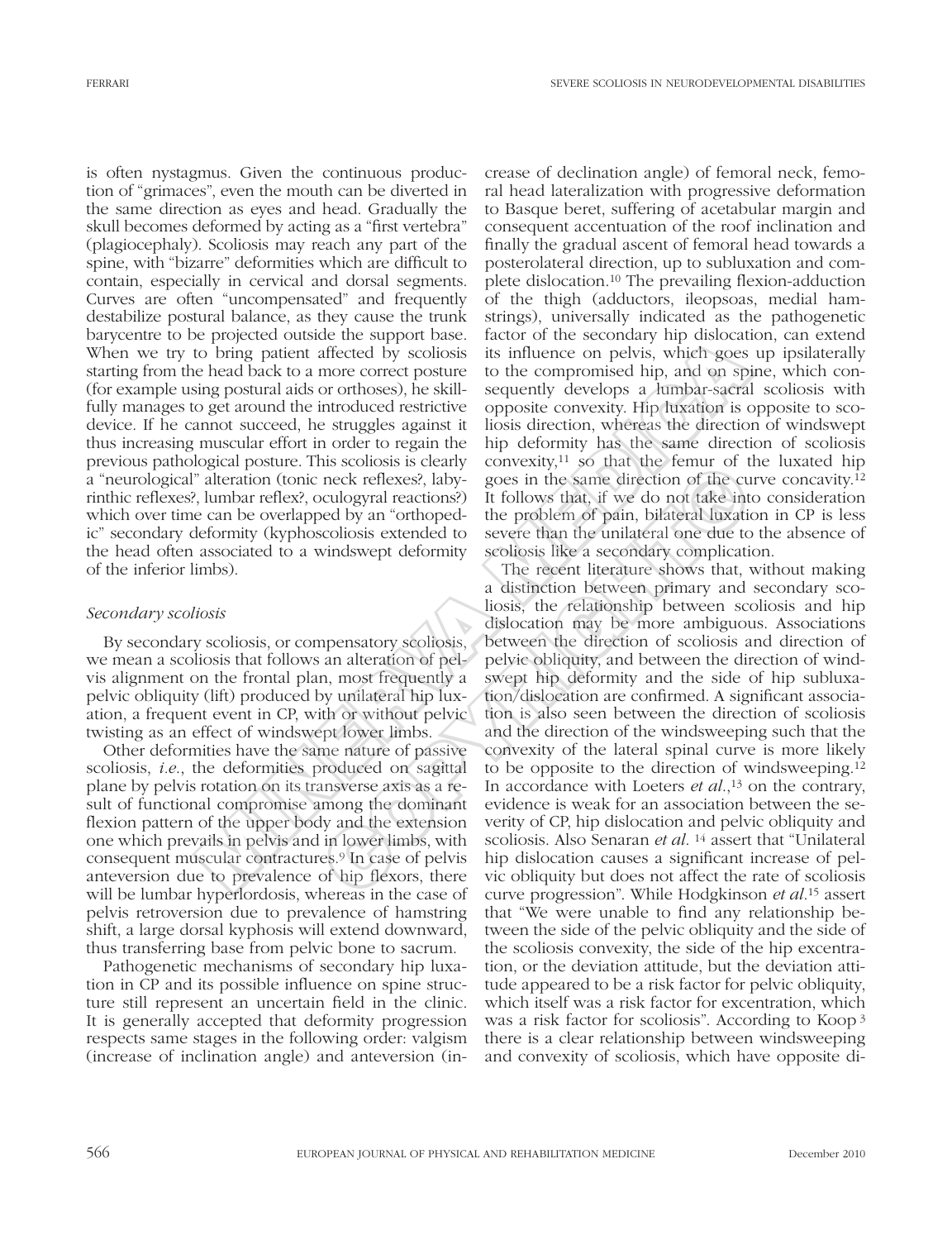rections, but there is no strong correlation between unilateral luxation and scoliosis. Lattre <sup>5</sup> and Lonstein 16 argue that there is a correlation between scoliosis and pelvic obliquity, which have opposite directions, but there is no correlation between scoliosis and windsweeping. Letts 11 claims that there is a correlation between windsweeping and ipsilateral scoliosis. Prevailing unilateral left luxation justifies a higher incidence of scoliosis convex to the right. Significantly more windswept deformities on the right, hips subluxed on the left and lateral lumbar/ lower thoracic spinal curves convex to the left were observed.12

It seems likely that cases of secondary scolioses actually consequent to a single lateral hip dislocation and cases of concomitant scolioses are mixed differently in the samples studied by the authors. In order to distinguish them, the following criteria may be useful.

Scoliosis should be:

— concordant: in the opposite direction from the dislocated hip;

— coherent: proportionate to the pelvic obliquity degree;

— consecutive: without interposition of "neutral" vertebrae;

— consequent: following over time the pelvic obliquity appearance.

A lumbo-sacral scoliosis is surely a complication of hip dislocation, but we should remember that in CP the scoliosis which do not accompany dislocation are generally more severe, as if the hip resistance leads greater fragility to the spine.

## *Elements of process complexity*

Other factors affecting the whole process should be considered: first of all, the kind of contractile activity. On one side, it seems logical to confer the main pathogenetic responsibility of dislocation to spasticity; nevertheless, it is difficult to explain why similar deformities can also appear in situations of complete muscle weakness, as for example in cases of spinal muscular atrophy (SMA) types I and II and of congenital myopathy. SB, on the other hand, shows unmistakably the pathogenetic importance of muscular imbalance, especially for levels L5 and L4, when preserved flexor and adductor muscles cannot be counterbalanced by paralyzed extensor and abductor ones.

However, the deforming force could also not be of a purely contractile nature, as progressive muscular dystrophies clearly evidence. Indeed, these are illnesses where muscular impairment is always considerably symmetrical, but the loss of force is often not symmetrical and muscular retractions are never symmetrical (as a rule).

Anyway, spasticity itself, or better spasms, could still be a cause of anterior dislocations of femoral head, instead of posterolateral one, through an excessive retroversion of femoral necks (batrachian posture, torsion dystonia, etc.) though not associated with scoliosis, even when unilateral.

Regardless of inherent strength, joints always come out the worse in the conflict muscle-bonejoint. We only need to consider the extreme rarity of muscular tears in all childhood neurodevelopmental disabilities compared to the great frequency of joint dislocations and torsion deformities of long bones.

Beside coxofemoral joint, also other joints may show important subversions: for example the sacroiliacs, especially in windswept deformities, or the sacral complex also involved in pelvic anteversion and retroversion. The responsibility of biarticular muscles in deformity onset cannot be clarified without considering the complex role of chain movements, otherwise there would be an aggravation of the defect to be corrected. Hamstrings cannot be blamed for dislocation if, for example, pelvic is strongly anteverted; on the contrary, we can not talk about responsibility of ileopsoas muscles if pelvic is retroverted. Furthermore, the adductors are not responsible if the pelvis is lifted on the opposite side, whereas spinofemoral muscles cannot support thigh abduction if femur is simultaneously extrarotated, and so on. The retraction of medium gluteus anterior fibers may accentuate windsweeping as well as the adductors on the opposite side, which win over joint strength and then significantly reduce their activity by effect of insertion approachment, produced by the rising of femoral head (false innocence). In the presence of windswept deformity the torsional components of scoliosis are intensified by knees flexion, supported in turn by hamstring contracture and sometimes accompanied by the failure of the patellar tendon (patellar lift off), more than inclination components which are induced by pelvic twisting. by that cases of secondary solid experiments of the head and passive retroversion of femoral neespinal curves convex to the left were posture, torsion dystonia, etc.) those legardless event when with scores are with scores The analysis of muscular tears in all childhood<br>
llowing criteria may mental disabilities compared to the inductions<br>
the edirection from the the seside coxofemoral joint, also or<br>
the pelvic obliquity sacral complex also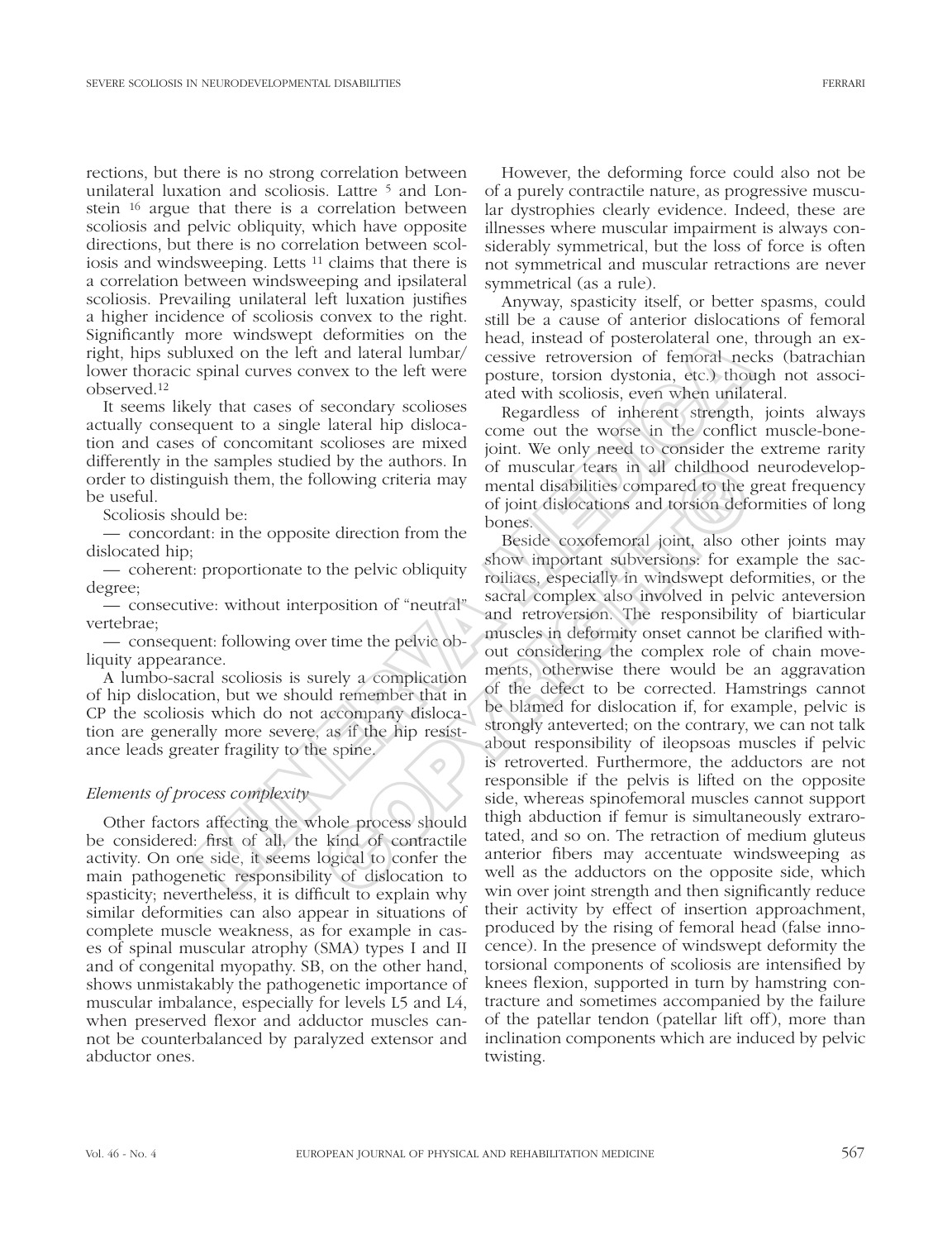### Scoliosis in neuromuscular diseases

Scoliosis is frequently observed in many neuromuscular diseases, particularly those whose onset occurs during childhood, because the skeletal apparatus is still growing and therefore much more susceptible to deforming forces. For this reason, the illness is particularly significant for frequency, severity and rapidity of progression in Duchenne muscular dystrophy (DMD) and in type II spinal muscular atrophy (SMA).17, 18

# *Duchenne muscular dystrophy*

In DMD, a scoliosis of progressive nature (dystrophic scoliosis) debuts, according to most authors,19 one to three years after the natural loss of walking ability. The incidence varies significantly, from 48% according to Robin,<sup>20</sup> to 64% Dubowitz,<sup>21</sup> to  $90\%$  Siegel,<sup>22</sup> to  $93\%$  in a subsequent study by Robin.23 These differences are due to discrepancies in enrolled populations, not especially homogeneous in terms of age.

In DMD, a progressive scoliosis, with the characteristics of the idiopathic form, can sometimes appear even before the loss of walking. This is defined as scoliosis in dystrophic child, rather than dystrophic scoliosis. This condition should be considered separately, both for the characteristics of the curve and for the therapeutic measures to be adopted, considering the negative repercussions that both scoliosis and corset can have on patient residual walking ability.

The typical curve has a wide C-shape. It affects the dorso-lumbar segment and is accompanied by a cervical compensation curve in order to maintain the head balanced and aligned. The lateral tilt movement of vertebral bodies is associated with a rotation on convex side, maximum in the lumbar region, for ligaments and anulus fibrosus tensioning.24 The main curve produces spinal muscles retraction on the concave side, while on the convex one, superior trapezius and levator scapulae retraction may appear, as a result of their contraction in order to maintain the head vertical. The neutral top vertebra lies between T4 and T8. The neutral bottom vertebra is among the last lumbar ones and an extension of the curve down to the sacrum is also possible, with the appearance or accentuation of pelvic tilt. The apical vertebra affects the final two dorsal or the first two lumbar vertebrae. On the convex side,

the intercostal space increases, accentuating the socalled posterior gibbus, while on the concave side, that space decreases, deforming the lateral part of chest as a wedge. On the convex side rib-vertebral corners are reduced because of soft tissue stretching, and increased on the concave side, caused by rib horizontalization. In the worst cases, in sitting position, the scapula can lean on the posterior iliac crest. On the concave side, the costal arch soon enters into conflict with the pelvis and ends up sinking into it, undermining the main brace support point. Curve reducibility is greater at dorso-lumbar level (main curve) than at cervical one (secondary curve). This should be taken into account when constructing the brace, because the correction degree depends on the reducibility of the secondary curve (cervical) and not of the main one (dorso-lumbar). The inclination on the sagittal plane (kyphosis, lordosis) can justify the rapidity of curve worsening, which is directly related to pelvic retroversion that the patient maintains in sitting position.19 In fact, in NMD the presence of pelvic anteversion with accentuation of lumbar lordosis serves as a protective factor towards the development of scoliosis 25 and respiratory failure. Entrainmum and provident want the privation of the state and consideration in the state and the state and the state and the state and the state of the state. Here is the constantinuous sis) debuts, according to most antic

The deformity can rapidly develop, increasing by 2.1 degrees per month.26 The deterioration continues, although more slowly, even after somatic growth has stopped. Therefore many authors consider it necessary to refer the patient to radiological anteroposterior rachis control, executed in sitting position, every six months,19 although X-rays of the patient lying on his back, with half-bent knees supported by a pillow in order to reduce lumbar lordosis, with parallel femurs and patellae at the zenith, are more objective in investigating the real measure of skeletal deformities and not those produced by the postural attitude of the patient, still partially reducible by head traction. For the natural ross of not of the main one (was experiment).<br>
varies significantly, on the sagital plane (kyphosis, lord<br>
to 64% Dubowitz,<sup>21</sup> the rapidity of curve worsening, whice<br>
ubsequent study by lated to pelvic re

It is important to remember that some subjects with a confirmed DMD diagnosis do not develop scoliosis for a long time even after losing walking ability,27 or develop a slow progressing scoliosis.28 To justify this situation, the relationship that exists between muscle strength loss and development of muscular retractions, has to be considered in each patient. In most cases, loss of force precedes retraction development, but there are subjects who develop early retraction, causing premature loss of function, despite having a discreet residual muscular strength. Muscular retractions provide the rachis a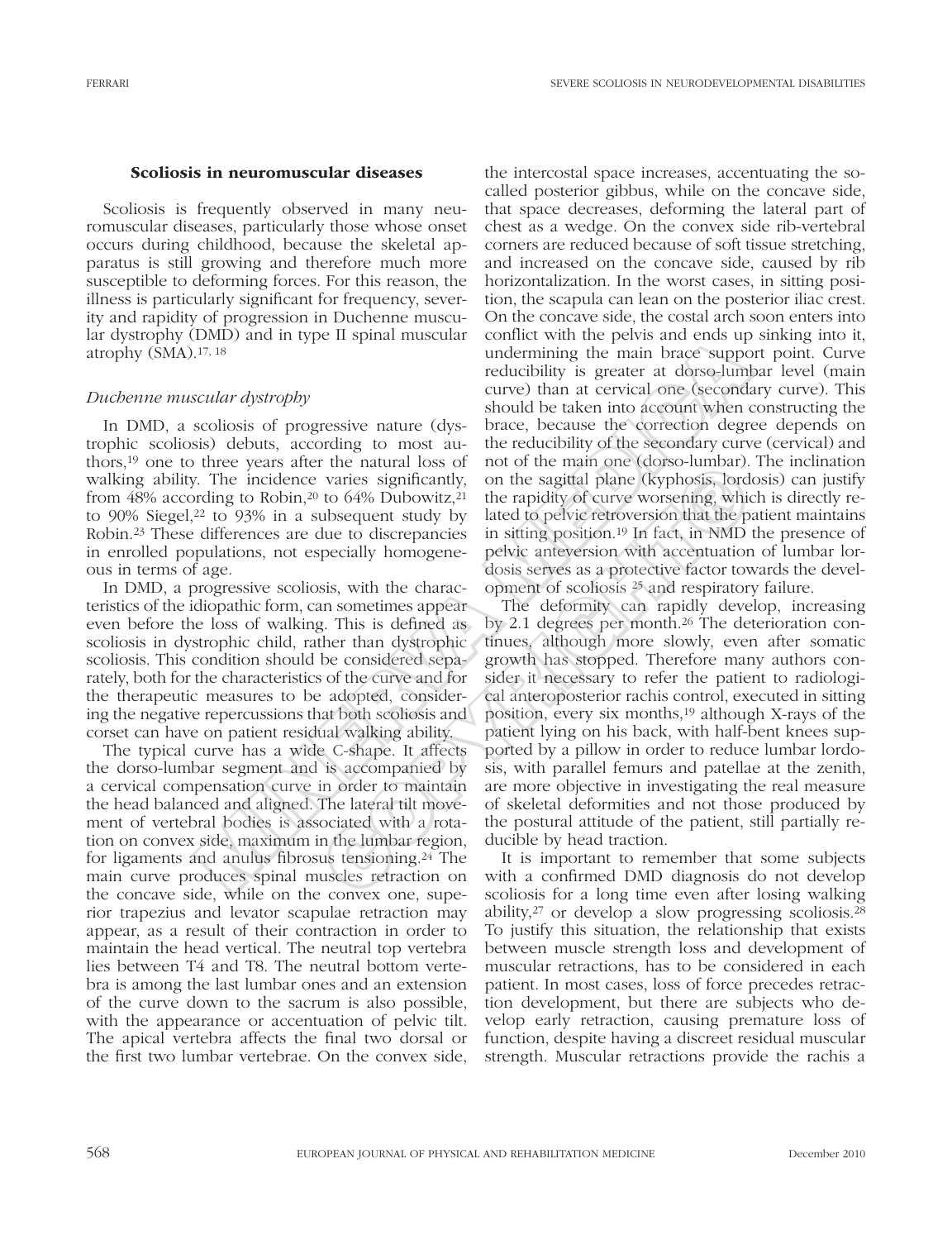kind of passive protection against scoliosis, which is able to contain and compensate the destabilizing effects of muscle weakness. The inclusion in one or another form is easily assignable through clinical examination, comparing vertical performances with horizontal ones. Vertical performances (standing and walking) exceed horizontal abilities (sitting up, crawling, creeping, rolling) in the hyposthenic form because these require greater muscular strength. In the form with prevailing retractions, on the contrary, the horizontal performances exceed the vertical ones because they are less influenced by existing joints deformities (for example, flexor retractions of hip and knee and equinus feet are indifferent for crawling). Furthermore, inclusion in one or another form may be diagnosed by horizontal tomographic trunk scans to determine paravertebral muscle trophism, which is relatively preserved in the form with prevailing retractions. The natural history of disease confirms that hyposthenic patients can walk relatively longer, but show early scoliosis after loss of walking ability. Patients with prevailing retractions generally quickly lose walking ability, but they can also not develop scoliosis.

Applying head traction to a sitting patient, allows us to diagnose the following different clinical forms:

a) weakness without retractions: for a certain period an alignment of the spinal column is still possible because the "muscular" scoliotic attitude requires time to become a "structural" scoliotic deformity. During this transitional period, the use of brace or surgical stabilization of the spine is indicated;

b) weakness and retractions: despite limited head control, trunk balance, respiratory problems, etc., when head traction is applied, there is no trunk elongation, as if it were one rigid structure. The presence of severe limitations of elbow, knee and hip joint range of motion confirm the significant role of the retractile components. This second group of subjects can longer go without braces and surgical stabilization would be inappropriate.

The root cause of scoliosis in DMD patients is the loss of antigravitary trunk muscle strength, resulting in the progressive inability to resist gravitational stress. Additional factors will contribute to producing a drop to one side or another: firstly, pelvic asymmetry (generally an inclination with rotation), which can be caused by difference in lower limb length (*i.e*., a structural equinus dominant on one side), or can be produced by an asymmetry of hip muscles retractions (mainly of superficial ones), or supported by the appearance of windswept in the lower limbs (retraction of tensor fasciae latae mainly on one side). Secondly, among the additional factors, there is sitting posture asymmetry. In order to respond to the dominant upper limb, the patient usually leans to the opposite side, which would explain the prevailing right convexity orientation of scoliosis. Finally the asymmetry in clinostatism produced by loss of ability to turn over in the bed should be considered. The skeletal age at the time of scoliosis onset is decisive in all types of scoliotic deformities, the earlier the onset relative to somatic growth, the worse the prognosis.

# *Spinal muscular atrophy*

The frequency of scoliosis in SMA varies in literature, because of lack of sample homogeneity and different classification criteria: from 58% according to Hensinger 29 and 70% to Schwentker 30 typically reported in SMA II, to 95% according to Granata.31 It is important to notice that the SMA I does not reach sitting position, while the SMA III exceeds adolescence before the hyposthenia becomes severe. Vertebral deviation in SMA II, that has an earlier onset than in DMD, involves a progressive functional damage represented by pelvic imbalance, inability to maintain a correct sitting position, reduction of the already precarious autonomy of upper limb, pain and bedsores. SMA II scoliosis has the same root causes as dystrophic scoliosis, but due to greater uniformity in hyposthenia distribution and low disease aggression, given equal degree of hyposthenia patients are able to stand and walk longer. In addition, SMA II Cshaped scoliosis has the same frequency of double curve scoliosis. It is interesting to note that while in DMD the head tends to stay straight even in extreme scoliosis, in SMA it tends to lean towards a shoulder due to cervical vertebrae deformity, that counts the skull like a last vertebra. It is not known why the head frequently shifts on the vertical of left shoulder. provaing tenacions, on an exonical consideration of the special performances exceed the vertical considered. The skeletial age at the the set is filtered by existing onest is decisive in all types of scolification and equi evection in social controls and the born with<br>
red in the form with<br>
red in the form with<br>
red in the compact of the different cass of the same of lack of sample ho<br>
ents can walk rela-<br>
different classification criteria f

### Scoliosis in children with spina bifida

### *Lesional scoliosis (primitive, secondary, acquired)*

In children affected by SB (myelomeningocele), the onset of a scoliosis directly related to the lesion can be attributed to different causes resulting from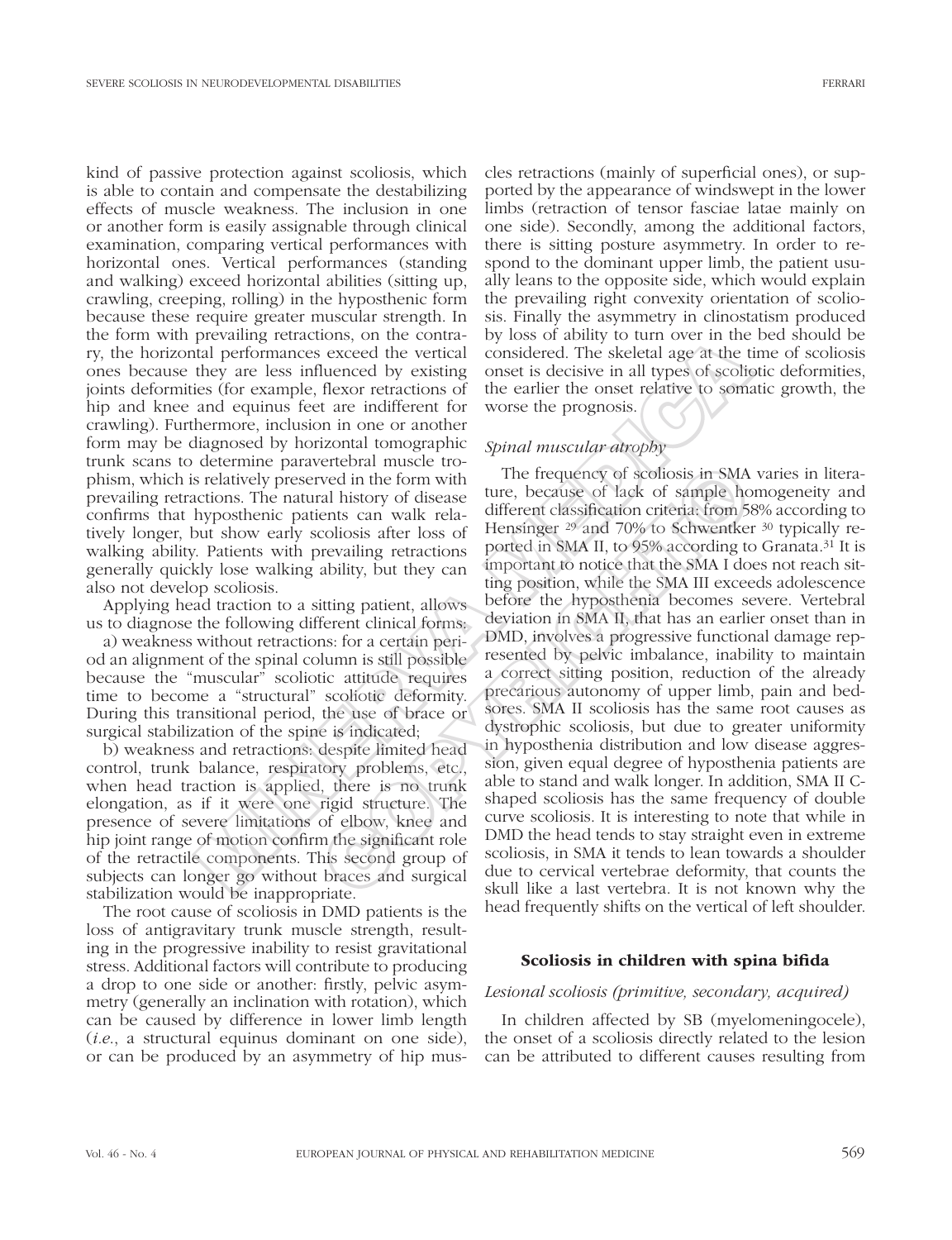primary malformations and variously combined among them:32

— vertebral malformations as hemivertebre (sometimes multiples), fusions, butterfly vertebrae or wedge vertebrae (triangular), accompanied or not by bifurcation, duplication, fusion or absence of ribs (primitive lesional scoliosis). Scoliosis may be congenital or occur after birth, progressing in relation to height growth. In the upper part of the spine, the presence of one or more hemivertebre, situated on the manifest Myelomeningocele cephalic side, generally produces a dorsal eccentric kyphoscoliosis with raised shoulder. In thoracic region, hemivertebrae may cause a short-range kyphoscoliosis, while at lumbar level more often there is an association between lordoscoliosis and pelvic tilt. Scoliosis may be accompanied by localized or generalized congenital kyphosis, mostly in the lumbar region (kyphoscoliosis). An isolated lordosis more or less rigid, instead, is due to pelvis anteversion caused by irreducible hip flexion, or developed to compensate a short-range congenital kyphosis. If there is a serious spinal malformation producing kyphosis, erector spine muscles along the sides of spinal column can no longer act as extensors but become abductors or even flexors.33 The trunk inevitably "collapses" and the thorax sinks into the pelvis, accompanied by abdominal viscera compression and reduced respiratory capacity.34 The skin above the kyphosis is particularly exposed to danger of decubitus ulcers owing to the absence of the subcutaneous tissue, poor vascularisation and general lack of sensibility; or and enconcere, smalled on cours, usawy inylopasae. Type<br>and or a most resultation in consideratively bosocolosis general the evolution of these deffered<br>term in societies and notice and the system and below the same an

— pelvic asymmetry caused by muscle-tendon retractions, from primitive skeletal malformations of pelvic girdle [sacral or coccyx agenesis, sacral dish asymmetry, caudal regression (see Appendix)] or of lower limbs, or by unilateral hip dislocation (secondary lesional scoliosis). The most frequent form is thoracolumbar lordoscoliosis, due to pelvic obliquity;

— insufficient support reaction (see Appendix) caused by primitive muscular weakness (acquired lesional scoliosis). It appears only in relation to higher lesional levels (above D12-L1) and follows the dystrophic scoliosis rules.

# *Primitive lesional scoliosis*

In children with SB, congenital localized scoliosis and kyphosis are a relatively common deformity. They generally affect the thoracolumbar column region and cause orthopedic problems both at birth and at later ages. The vertebral bodies are abnormally wide and protrude at an acute angle.35 This makes neurosurgical repair of myelomeningocele malformation extremely difficult and, as a consequence, increases the probability of bedsores. The congenital scoliosis and kyphosis show an acute curvature, whose fulcrum lies at the level of the malformed vertebra, usually hypoplastic. Typically the rachis recovers alignment above and below the main curve. In general the evolution of these deformities remains slight, but makes it difficult to adopt walking orthoses (pendulum balancing) and also penalizes sitting.36

In describing and studying the congenital lumbar kyphosis, which is commonly associated with thoracolumbar or high lumbar SB, Barson 37 related the fixed position of neural plate with development alterations of the underlying mesoderm somites, which give rise to each vertebrae. So, at a primitive lesion level, the vertebral ventral parts do not grow, while the dorsal ones do, therefore giving rise to a complex consisting of fused everted peduncles, creating the kyphosis.

Similarly, vertebrae underneath an asymmetric hemimyeloschisis (hemimyelocele) delay growth in one half of their structure and this part becomes the concavity of a scoliosis or a fixed primary kyphoscoliosis. The wedge apex is oriented towards the posterior longitudinal median line or sometimes towards the opposite side of the spinal column. Occasionally instead there can be a supernumerary vertebral body developed only in one half (accessorial hemivertebra). or generated con-<br>anomogy and the statement of magnitum of the position of neural plate with<br>is more or less rigid, alterations of the underlying mess<br>is more or less rigid, alterations of the underlying mess<br>is more or l

# *Secondary lesional scoliosis*

In secondary lesional scoliosis due to pelvic tilting, the curvature ray is less acute and the deformity is localized at the lumbosacral passage (transition between lumbar and sacral spine). In order to be defined secondary and compensatory, scoliosis must comply to the conditions set out above, in relation to CP, *i.e*., be concordant, coherent, consecutive, simultaneous or subsequent.

# *Acquired lesional scoliosis*

In acquired lesional scoliosis due to inadequate trunk support reaction, the curve takes on the paralytic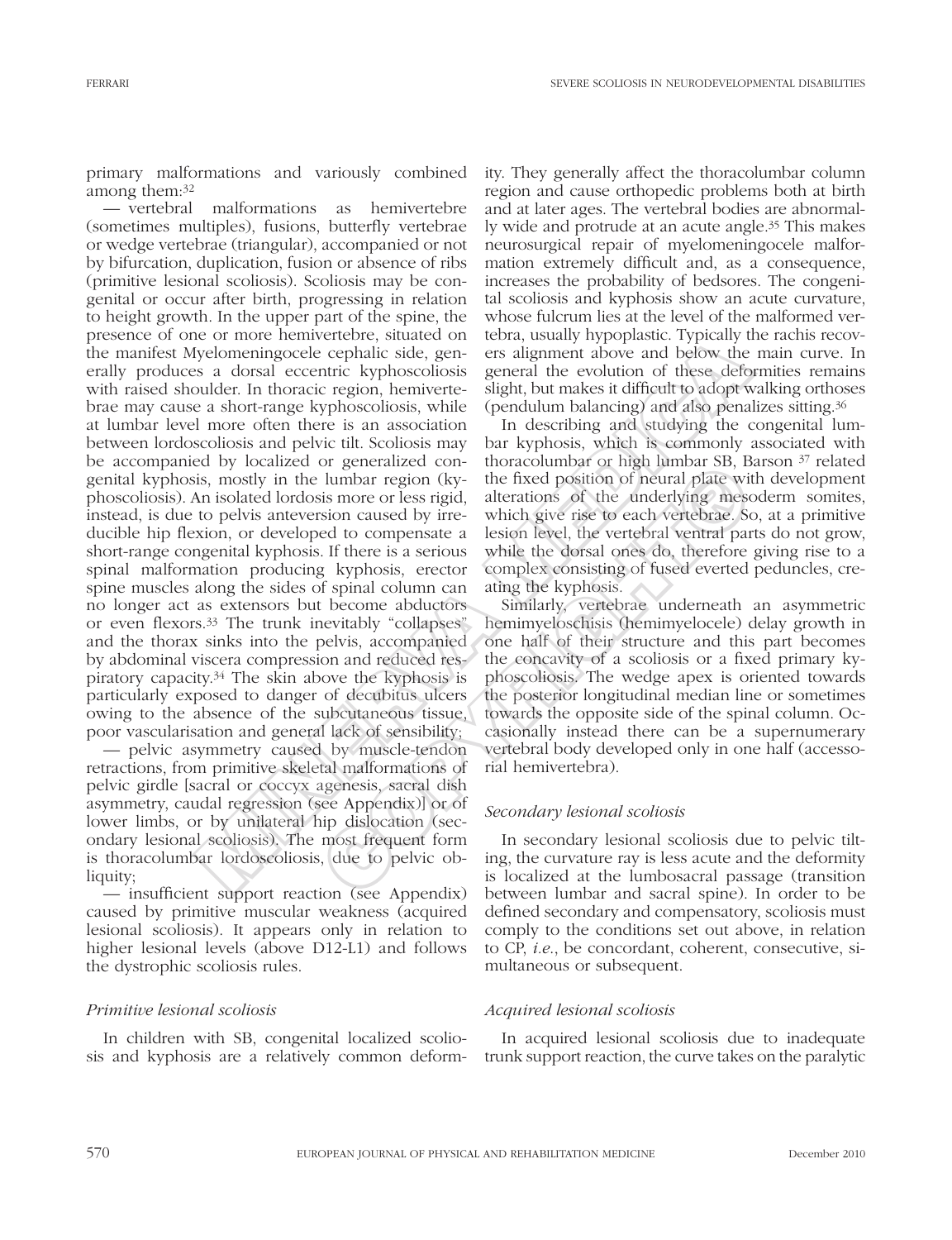or neuromuscular scoliosis characteristics (C or Italic S shape). These are different from idiopathic scoliosis, because they appear with the same frequency in males and females, can be both right and left convex, and have maximum evolution in preadolescence.

Generally, in primitive lesional scoliosis (congenital, secondary and acquired), therapeutic measures (orthopedic corsets and functional surgery to rebalance the pelvis) are sufficient to slow the pejorative evolution and enable the more severe cases to reach the minimum surgery age with the spine still in good condition.

## *Supralesional scoliosis*

The supralesional scoliosis pathogenesis is attributable to mechanical and/or neuropathic factors. Mechanical factors are due to a spinal cord stretch. The spinal cord is anchored at the level of the primitive surgical repair scar (tethered cord symptomatic).38 As a result of the existing disproportion between spine growth and spinal cord stretching, the spinal cord first runs along the shortest course inside the vertebral canal, thus "cutting curves", then it progressively stretches and finally leads to an evolutionary spine deformation (scoliosis, hyperkyphosis, hyperlordosis). Neuropathic factors should not be attributed to a nerve root stretch on one side, therefore to the muscular excitability asymmetry, but rather to damage to spinal cord and to posture calibration structures of pontocerebellar "carrefour". In fact, as result of spinal cord stretching, the function of these structures, that organize egocentric and geocentric (see Appendix) body axis (see Appendix) alignment [cephalocaudal straightening reaction (see Appendix)], static and dynamic balance control,10 collecting and processing visual labyrinthic and proprioceptive information, is altered. The lack of spatial coordinates for axial straightening exposes SB child to gravitational stress and other injuries, related to prevailing postures and to compensating mechanisms adopted during motor activities. Also perceptual disorders (posture change intolerance, fear reactions to emptiness and depth of surrounding space, etc.) can be considered as a result of body space alignment mechanism alteration. The pontocerebellar carrefour impairment may be linked to the upward extension of spinal cord tension caused by tethering, favored by cerebral malformations that are often congenitally associated with SB, such as and valid consider into severe cases to the minimum surgery age with the spine still area,<br>
mum surgery age with the spine still area,<br>  $\frac{1}{2}$  and performation of<br>  $\frac{1}{2}$  and performation and performation of<br>  $\frac{1}{$ Explainate accounts. — inter-bandanced accordosis,<br>spinal cord stretch. — lack of consistency, *i.e.*, prop<br>at the level of the tween degree of scoliosis and degree<br>thered cord symp-<br>mying pelvic tilt;<br>tisting disproporti

Arnold Chiari malformation II, and by the action carried out from above by the hydrocephalus.38

Since spinal cord stretching is a phenomenon linked to length growth of the spine, supra lesional scoliosis onset is relatively late and coincides, more often, with spurts in growth rate.

The suspicion of a component that "feeds" neurogenic scoliosis arises when you have one or more of the following elements:

— occurrence in a previous normal innervation area;

— rapid pejorative evolution of scoliosis, independent of the skeletal age;

— lack of concordance with pelvic tilt or lower limb deformities, such as a right hip dislocation and a right convex scoliosis;

— non-balanced scoliosis;

— lack of consistency, *i.e*., proportionality, between degree of scoliosis and degree of accompanying pelvic tilt;

— lack of consecutiveness between pelvic tilt and scoliosis, due to the presence of a number of neutral vertebrae, *i.e*., of normal conformation, between one and another. This is the most important aspect to consider;

— "bizarre shape" scoliosis;

— lack of response to therapeutic measures (body brace, physiotherapy).

In these cases scoliosis is defined supralesional. In order to understand its nature, it is necessary to explore the presence of possible neurological complications, either isolated or variously associated with each other, such as:

— disturbances of long intersegmental spinal pathways caused by an ischemic vascular damage, primitive or secondary to myelomeningocele repair, which compromises postural tone and support reaction;

— spinal cord damage from symptomatic tethered cord (TC), with structural failure at less resistant areas (myelopathic scoliosis);

— spinal cord damage in vertebral canal caused by repeated micro-trauma due to eccentric spinal cord position, especially in thoracic segment (scoliotic myelopathy), with lesional level corresponding to the inside angle of greater scoliotic curvature. These micro-trauma could cause ischemia and myelomalacia;

— symptomatic hydrocephalus with worsening on Arnold Chiari II malformation;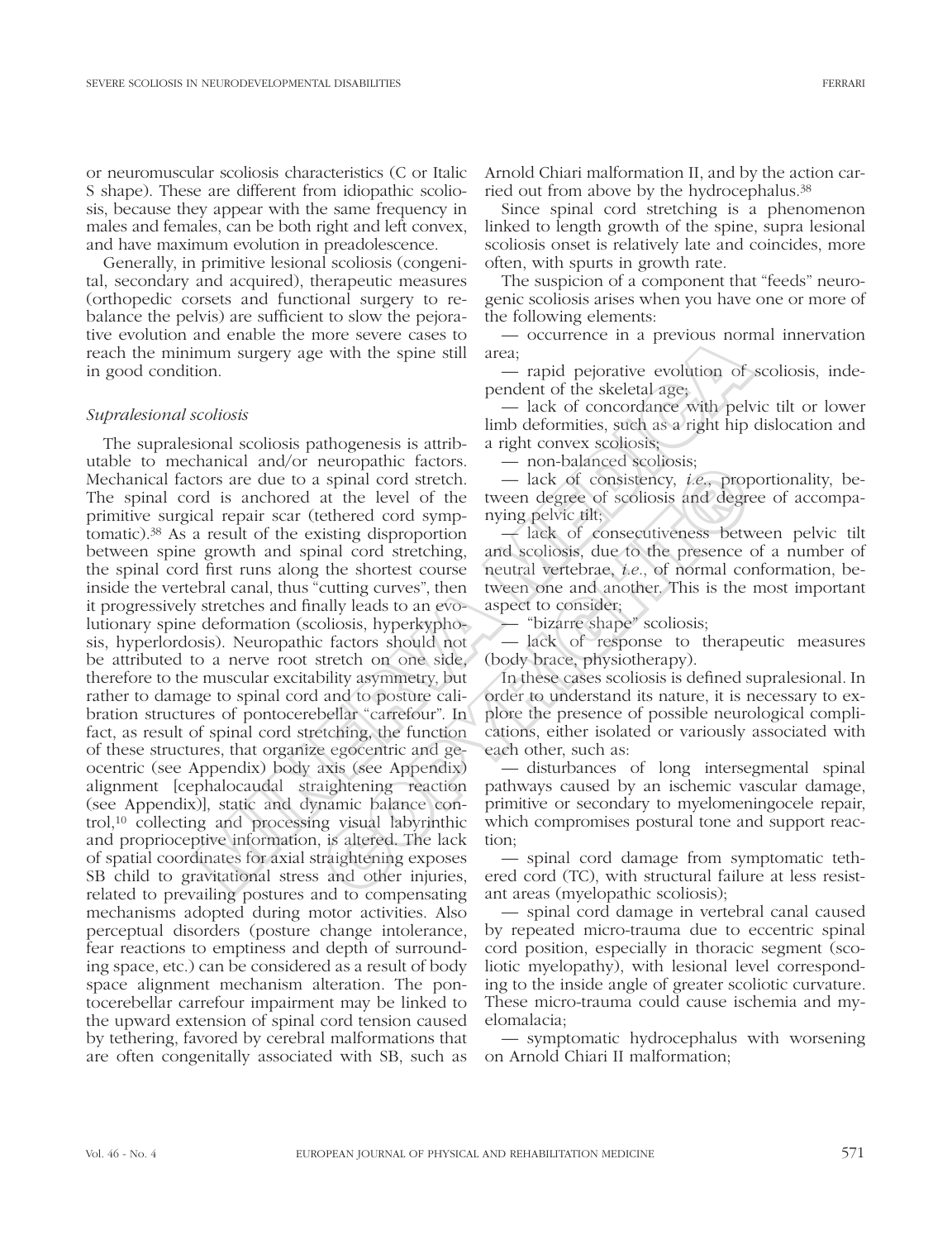— symptomatic Arnold-Chiari malformation (cerebellar wedging in large occipital foramen);

- symptomatic hydrosyringomyelia;
- diastematomyelia and symptomatic diplomyelia;
- symptomatic vertebral dislocation.

Since a supralesional scoliosis is present in more than half the patients with symptomatic TC, in case of anchored spinal cord stretching, the emergence of this developmental deformities can be considered an almost inevitable complication. To assess the importance of this sign, however, it is necessary to keep in mind that scoliosis in patients with SB can also be influenced by:

— discordant height growth (hypothalamus-pituitary axis disorders triggered by suprapituitary recess stimulation resulting from tri-or tetra-ventricular hydrocephalus);

— anomalous puberty development;

— bone metabolism disorders (nephropathy).

Supra lesional scoliosis evolves very quickly and is non-respondent to the usual physiotherapeutic, orthotic and conservative treatment.

It is therefore necessary to distinguish the so-called lesional scoliosis (primitive, secondary, acquired), which are generally not very evolutionary and have a compensatory arrangement above the primary deformation, from supralesional scoliosis due to spinal cord tethering or stretching or other neurological conditions. The latter generally worsens quickly and still constitutes a very complex problem. In fact, scoliosis is very serious from the start of its appearance and can become so severe as to lead to respiratory insufficiency, therefore requiring surgical correction. But an alignment of the scoliotic curve necessarily implies an additional stretching of the tethered spinal cord. All the traditional techniques for scoliosis correction, such as surgery for spinal stabilisation, remedial casts in preparation to the stabilisation, trans-skeletal traction (halo-traction) and body braces which make use of column lengthening, such as the dynamic self-correction, are very dangerous, as they may exasperate damage to spinal cord up to cerebellar tonsil wedge in foramen magnum. Correcting this scoliosis is anything but simple. Today, by early recognition of the presence of a tethered and stretched spinal cord, it is possible through a neurosurgical intervention of detethering, not only to avoid more serious or even fatal consequences, but also to block the direct causes of pejorative progression of scoliosis.38 Whate Complexian: To assess on minimized. These aspects are essents to the highly physical this sign, however, it is necessary to social participation and quality of lift the derotions in patients with SB can The physiatr

### Therapeutic proposals

The treatment aims are attenuation of scoliosis progression, pain reduction, maintaining stable sitting position  $4$  and head verticality, which are essential to facilitate vision, communication and upper limb functions.39 By preserving postural control, feeding is favored, lung function is promoted, risk of gastroesophageal reflux and bronchial aspiration are minimized. These aspects are essential to increase social participation and quality of life.<sup>40</sup>

The physiatrist is responsible for differential diagnosis and prognosis. The therapeutic project and definition of treatment aims, shared with patient and his family, are based on these skills. Physiatrist should evaluate the possibilities offered by physiotherapy, protecting patients from useless and ineffective therapy (corrective gymnastics), designing orthoses and seating systems in terms of geometry as well as materials and constructive methods (positioning for plaster cast), detecting the need for surgery and estimating the amount of required correction (compensatory curve, pelvic conformation). In any case, the therapeutic project should consider collaboration among different professionals, patient's willingness and family consent, since an absolute solution to the problem is unattainable. pyment;<br>
In this computed particity and interferive therapy (correcting patients<br>
as (nephropathy). also designing orthoses and seating sy<br>
es very quickly and<br>
In physiotherapeutic, designing orthoses and seating sy<br>
in t

## *Physiotherapy*

The validity of motor treatment, the so called therapeutic exercise, carried out also by non-professionals, continues to be widely accepted. However, no developmental scoliosis etiologic factors (altered axial motricity, reduced motor control, muscle weakness, vertebral malformations and secondary deformity) can be significantly improved through re-education.

Although physiotherapy does not act directly on the scoliosis, it serves however to counteract the negative effects produced by constant corset use, to limit the onset of muscle retractions and to counteract intervertebral tightening (especially in CP and NMD), to maintain chest mobility and ventilation capacity (in particular in DMD and SMA). In SB, head traction maneuvers, due to the dangers linked to tethered cord and to malformation of Arnold Chiari II, must obviously be avoided.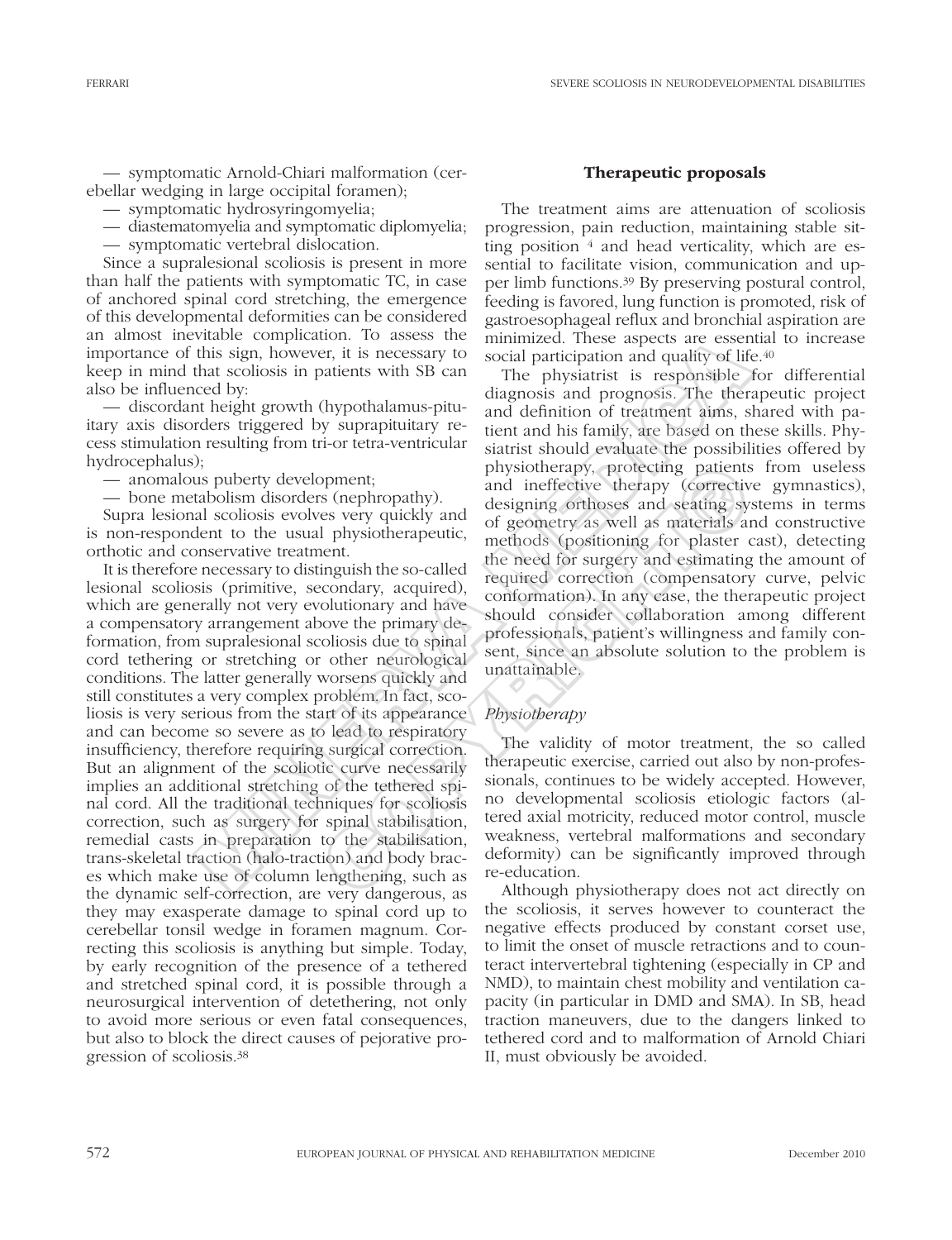### *Orthosis*

A corset is recommended in scoliosis with Cobb angles exceeding 20-25° and in patients with difficulties in maintaining the sitting position.

Static univalve thoraco-lumbar-sacral orthosis (TLSO) is the most used. It is made in polypropylene or polyethylene, using a plaster-of-Paris mould performed on supine position, and worn during the day. Brace fastening is placed at the rear and made of velcro straps. This model is especially used in CP and SB, not in NMD because it penalizes respiratory function. A study on the effect on breathing by postural rigid braces, conducted on children with SMA (limited to 8 patients), reports that tidal volume and respiratory system compliance are significantly lower when wearing orthoses rather than  $not.<sup>41</sup>$ 

For these patients, some authors 42 suggest the Gauchois brace. It lacks a thoracic support but has preclavicular and prehumeral ones, which permit greater costal breathing than in other braces. Gauchois brace also has a head support, which penalizes head movements but favors greater column alignment. Instead, diaphragmatic breathing is limited because of the absence of an abdominal opening. Considering that in advanced NMD breathing depends on diaphragm activity, in Italy the staticbalanced corset, wrapped on the chest and opened on the abdomen, is preferred.43 The pelvic part can be ileum-sacral, sacro-ischiatic or ischio-femoral, depending on the projection of the barycentre of trunk and on the degree of pelvis anteversion. A thoracic, pectoral or sternal chest support, and at least one axillary arch, are always present. In order to confer tubular resistance to the corset structure, a rigid metal closure is placed on the front. s. This model is especially used in each, an puminay purpose of the Configuration. A study on the effect on breath mest if meaning a non. A study on the effect on breath mest is a an adjustable head support, offs rigid br

Instead in CP and in SB, it is possible to indicate semi-rigid corsets, like Soft Boston Orthosis, to get the same respiratory advantages, but at the expense of the correction effectiveness.44

Lumbar corsets, such as soft boston orthosis or CLB (Bolognese lumbar corset) can also be used in SB in case of lumbar scoliosis not accompanied by serious pelvic deformity.

Although the plaster cast method seems to be the most common technique of brace construction, today the latest standard is CAD/CAM technology which produces corsets on a positive model realized by measurements made by an optical system on patient and subsequently elaborated through appropriate software.45

The degree of correction made by corset depends on mutual scoliotic curves and head/pelvis balancing. Skin tolerance, orthoses comfort and breathing must always be taken into account.46, 47

The corset use, if well tolerated, should be continued as long as possible over time, especially in patients who are not candidates for surgery.48 In fact, the primary purpose of the conservative treatment of both corsets and seating adaptations, such as an adjustable head support, offset lateral chest rests, shoulder harnesses and straps and waist strap which are all fitted on the wheelchair, is to regain sitting position.

Instead, it has been shown that the use of the corset does not arrest the progression of scoliosis. In NMD patients with braces, the curve progression varies from  $1^{\circ}$  to  $8^{\circ}$  per year. For Cambridge,  $4^{\circ}$  braces do not slow down scoliosis progression because this is a direct consequence of muscle weakness. Other authors suggest using them only when surgery is refused or there are unsuitable conditions that make surgical treatment unfeasible.50, 51

In DMD patients, the most common objections to corset use concern respiratory function and neuromotor development.

Although braces limit costal mobility and reduce lung volumes as reported by several authors (Tangsrud *et al*.,41 Noble-Jamieson *et al*.,52 Ishida *et al*.53), there are no studies comparing respiratory function of patients who used orthoses, compared to patients who did not. Hence, when considering also respiratory function, it is not clear if it is the better to delay scoliosis progression with brace (thus worsening pulmonary volumes) or to favor breath avoiding brace. In any case, without the use of braces, scoliosis progression itself will nevertheless lead to secondary respiratory deterioration in a short time. In fact, performance assessment with and without brace are executed at the same time, generally in the morning. It would be more correct to compare morning respiratory function with the evening one, after a whole day of not wearing the brace. For some patients, muscular fatigue in maintaining sitting position could penalize breathing more than the brace itself, making its use advisable. thors <sup>42</sup> suggest the values in NMD patients with braces, the curve in NMD patients with braces, the curve in this is a direct consequence of muchones, which permit this is a direct consequence of muchones, which permit

> Considering the neuromotor development, it is important to remember that a corset that safeguards every function does not exist and it is necessary to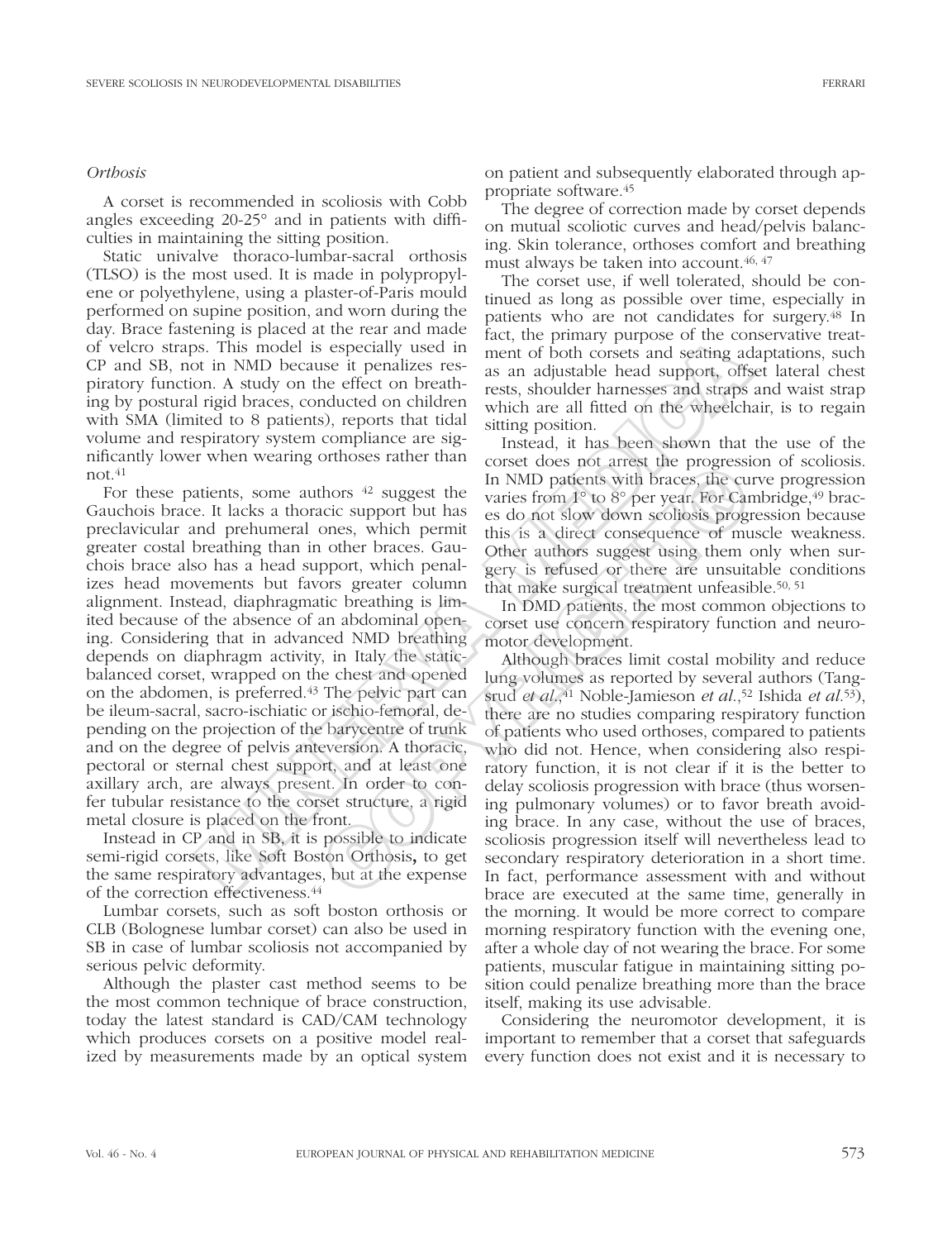define from the start which one to promote: the corset cast in standing position will facilitate walking, whereas the one cast in sitting position will favor manipulation, etc.

In these children, walking does not stop scoliosis, which can cause, when it worsens, the loss of locomotion. Hence a conservative treatment will no longer be helpful. So the choice to delay walking loss for a few months, limiting the possibility to act on scoliosis, entails penalizing other functions, such as postural control and manipulation.

When the patient clinical condition worsens, seating adaptations, as listed above, should be added to the corset. When the brace is no longer feasible and tolerable, the half-reclining position in special wheelchair, with anatomically adjustable back or with padded seating shells, remains the only possible solution. Seating systems work on patients who are not able to autonomously change position due to severe hyposthenia, as in NMD, flaccid CP and high spinal cord lesion, instead they do not work on patients with an ante pulsed trunk, caused by a hyperlordosis or as compensation for head erector muscles retraction.

## *Surgical treatment*

According to McCarthy,<sup>54</sup> children with progressive curves from 40° up to 50° degrees and unresponsive to bracing, are candidates for spinal fusion. Usually, in order to avoid that the arthrodesis could interfere with the bone formation, surgery is carried out once the vertebral formation is completed, typically between 15 and 17 years of age, or earlier if there are therapeutic reasons. In NMD, vertebral stabilization should be performed before respiratory function reduction can make a prolonged anesthesia problematic, or if the scoliosis worsens by more than 1-2° per month. Every 10° of scoliosis correspond to a 4% loss in forced vital capacity (FVC).<sup>55</sup> In any case, breathing continues to worsen during adolescence and does not improve after vertebral stabilization.

Different surgical techniques have been developed for scoliosis treatment: Loque, Harrington, Isola techniques or segmental spinal fusion. They rely on metal instrumentation (screws, bolts, laminas), which is able to guarantee a solid fixation of curves. For this reason post-operative plaster, used in the past, is now outdated and the verticalization of patient is possible from the first day after surgery. Arthrodesis while introducing a constraint to the mobility of the fixed spine segment, does not restrict the respiratory function that instead is always penalized with the use of corsets.

Although posterior spinal fusion with multisegmental fixation is the most common technique, others, such as an anterior release and/or fusion or combined procedures, are also considered. The study of Auerbach *et al.*,<sup>4</sup> demonstrates that an allposterior spinal fusion provides an excellent correction in case of smaller and more flexible curves associated with severe pelvic obliquity; whereas an anterior release with posterior spinal fusion should be preferred in larger and less flexible curves. For those patients with significant pelvic obliquity or at risk of developing pelvic obliquity, the procedure of instrumentation should be extended up to the pelvic level, especially for non-walking children. In these cases, the spine correction with Unit Rod should be preferred. This is a rigid spinal instrumentation with long iliac anchors able to provide superior control over pelvic obliquity compared to custom rods, but it results less effective in proximal fixation, with a tendency towards junctional kyphosis. Furthermore Unit Rod also prevents crankshaft phenomenon (see Appendix) and produces a well-balanced spine with relatively uniform coronal and sagittal profiles.56 and prediction interesting one is the consider of the selection and manipulation.<br>
Itrol and manipulation. The selection increase simple mode of small fusion provides an<br>
itrol and manipulation. The selection increase with and a completed to the operator in the original and the original of the product of a cases to accept the steeded change position due level, especially for non-walking ch MD, flaccid CP and cases, the spine correction with

Surgical access and instrumentation choice should not only consider curve length and degree, but also spinal stiffness, rachis structure and degree of correction.

Light instrumentation, such as Loque, is suggested for NMD and flaccid CP scoliosis, because in these cases the only contrasting force is represented by trunk weight. Instead, in spastic CP, frequent and prolonged spasms work against instrumentation, creating mechanical stress up to the breaking point. In these cases heavy instrumentation, such as Cotrel-Debousset,<sup>57</sup> should be preferred.

In SB, given the anatomical malformations accompanying the posterior portion of the vertebrae involved in myelomeningocele, the skin anomalies and the high risk of infection, the anterior access (transpleural peridiaphragmatic retroperitoneal *via*) should be preferred, with ablation of several intervertebral disks in order to reduce the distance between head and pelvis and increase spine mobility. The anterior access can obtain a satisfactory vertebral fusion in lower thoracic-lumbar region.58 If col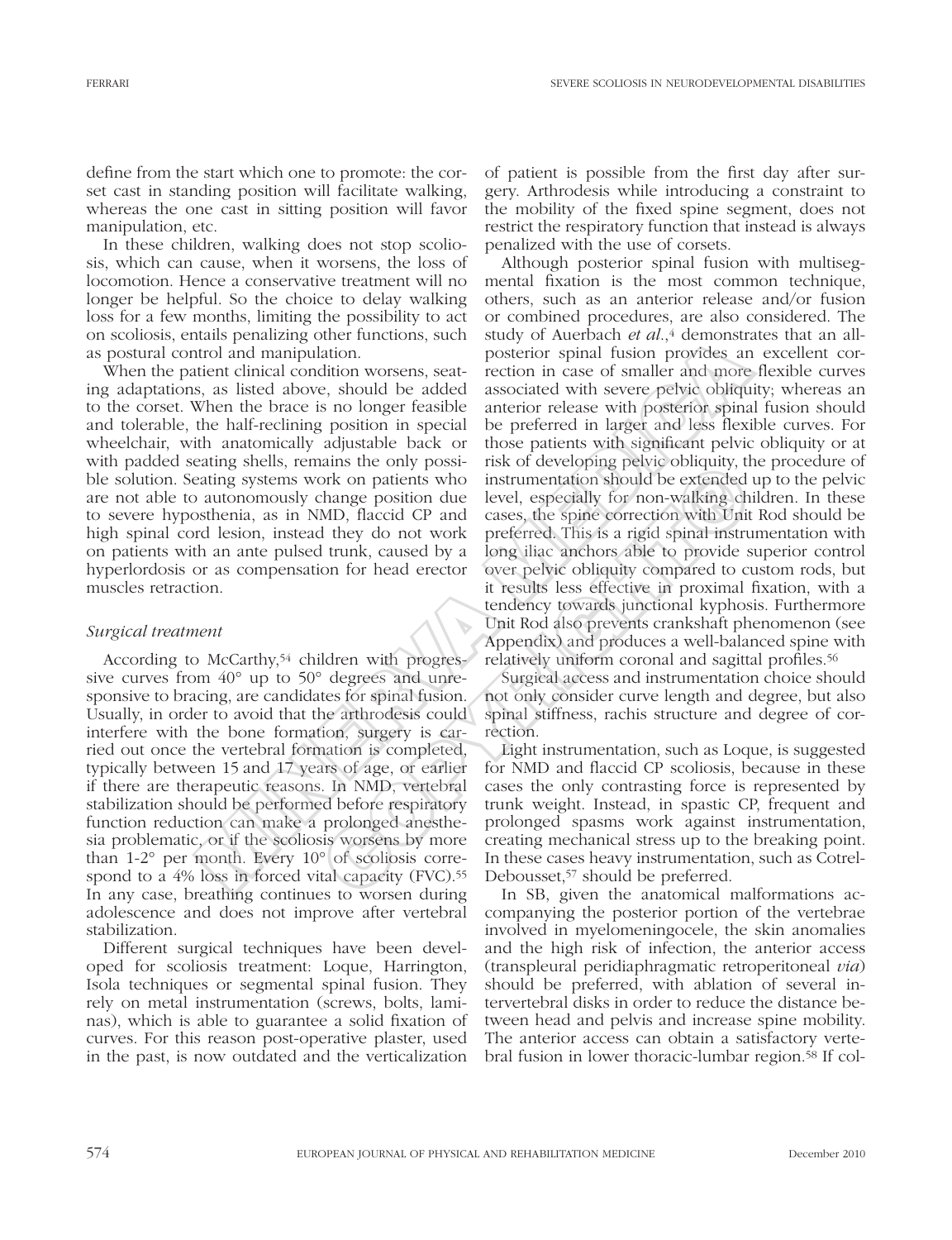umn stability is insufficient, after several weeks an instrumented arthrodesis with posterior access can be performed, although it is delicate and complex, in order to achieve pelvis-spine fixation.59

Another essential aspect to consider is the degree of correction, which is related to the defect nature. In spastic scoliosis, an excessive correction increases stress against instrumentations. In NMD scoliosis, an increase in correction degree could improve respiratory function, but on the other hand, if excessive, it risks compromising head control and, as a consequence, sitting position. In SB, surgery, also for minimum degree corrections, is not free from spinal cord stretching risk, that could result fatal.

Surgery results in short and long term are not always well defined.

In CP, with respect to surgical intervention, retrospective studies show that patients and parents are usually satisfied with long-term health benefits.3 When dissatisfaction is reported, it usually refers to a deficient correction of the deformity, or to a recurrent deformity that needs further surgery, or to other major complications not solved.

In NMD, the effect of surgical correction on respiratory function is quite controversial: Kurz finds a slower decline of vital capacity 55 and another study 26 does not demonstrate any gain in respect to its natural deterioration. Instead Rideau and Galasko reported periods of 24 and 36 months respectively of VC stability after surgical treatment.60, 61 A mortality reduction in DMD operated patients was also reported.61 This result, however, has been contradicted by different authors who have not found a longer life expectancy or slowed reduction rate of respiratory function in DMD operated patients.62-66 Due to the lack of randomized studies, it is difficult to determine if an increase in life expectancy is linked to the advent of non-invasive positive pressure ventilation, or to scoliosis surgical correction or to other types of treatment.67 baronic material, a excessive, to avoid suppression control and particular these particular measure of excessive, to avoid suppression. In SB, suppression, in SB, suppression, in SB, suppression, in SB, suppression, in SB,

Although the effect of surgical correction of scoliosis on respiratory function has not been fully defined yet, other advantages are listed in literature: greater physical comfort,<sup>68</sup> ability to more easily maintain sitting position,49, 60, 62, 63 improved self image 68 and elimination of brace.52

The precarious respiratory condition of neuromuscular patients determines a high incidence (16%) of anesthetic and surgical complications,62, 67 postoperative infections, bleeding, loss of gained correction,

need for subsequent operations.67 FVC of less than 35% is associated with a 50% complication risk.62 Better prognosis are associated with VC values of more than 50% or with FVC values of more than 40%.26, 68

Up to now, no scientific evidence on the efficacy of surgical treatment has been produced.67 The last Cochrane review concludes by reconfirming the following concept: "It is vital that the clinician assesses the patient from the cardio-respiratory point of view, to avoid surgical treatment in case of cardiomyopathy; it is also important that the patient and his family are informed about the potential complications and dubious efficacy of treatment".69

Because of the great risks, SB patients rarely undergo surgical correction, for example in cases of de-tethering procedure failure or of rapidly worsening scoliosis, despite the use of corset and seating systems.

Unfortunately, there is no evidence of potential benefit of surgery in comparing functional skills in patients with and without surgery. Despite the great number of studies which compare different surgical techniques, highlighting significant Cobb angle decreases, there is a lack of data concerning worsening or improving of functional abilities.59 A case series by Schoenmakers 70 shows a postsurgical functional skill decline for at least six months, associated with a slight improvement after 18 months, concerning in particular self-care. However the walking abilities worsen in spite of early ambulation training and the surgical complication rate was 80%. These findings are essential in order to inform and prepare patients and parents for consequences of surgery. an intervention, te- in systems. Supple the use of correlations and parents systems.<br>
Erm health benefits.<sup>3</sup> Unfortunately, there is no evidently, it is usually refers to benefit of sugery in comparing fundaminty, or to a

### **Conclusions**

Severe scoliosis in neurodevelopmental disabilities require great clinical and managerial skills from each team member: physiatrist, orthopedic surgeon, physiotherapist and orthotist.

The chances of limiting deformity and maintaining the quality of life of the patient and his family are related to the accuracy of periodic evaluations and to the professional efficiency of the team.

Mere physiotherapy is insufficient to stop vertebral deformity evolution; it should be combined with the use of orthosis and devices and with the correction of the associated conditions, above all hip dislocation.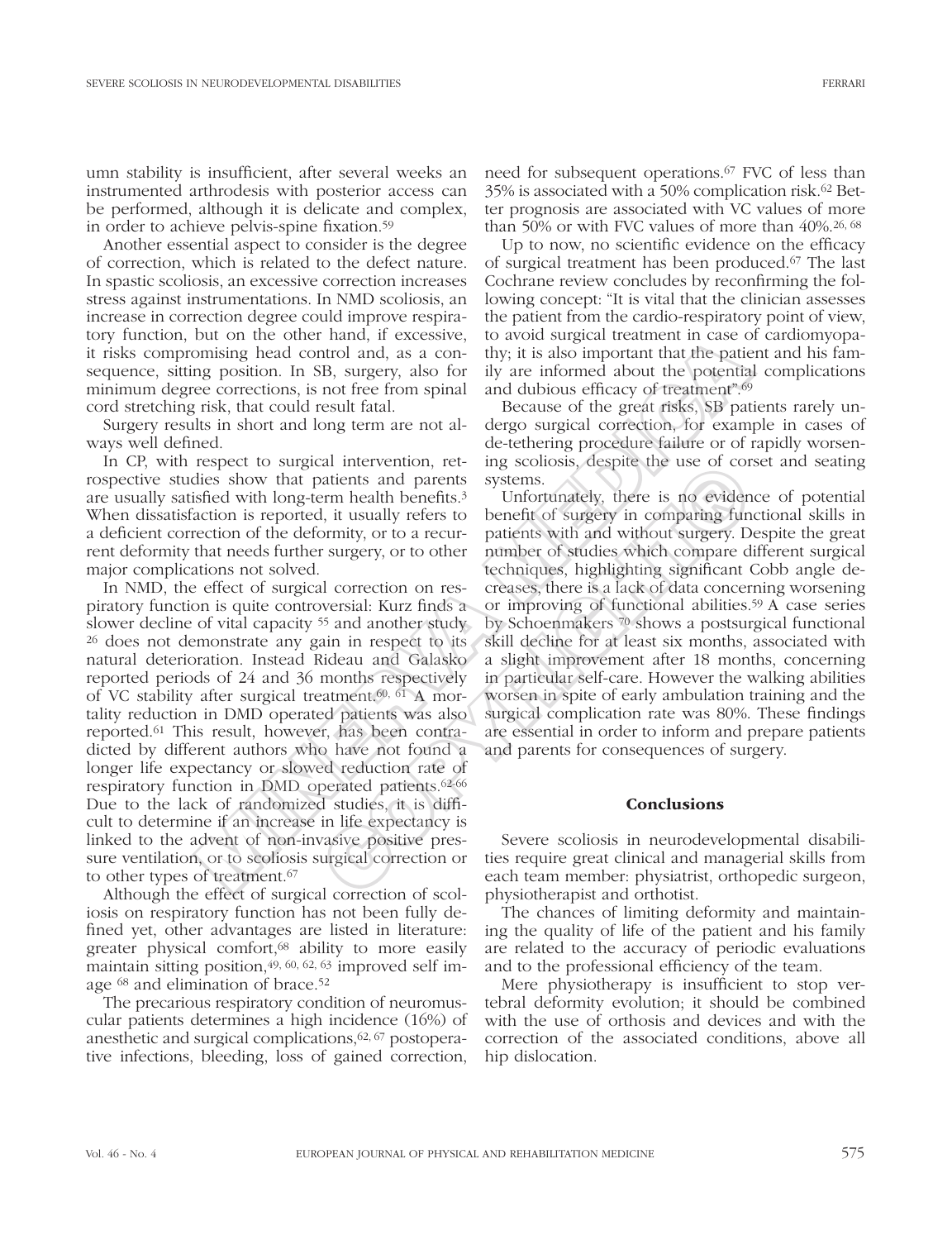Vertebral fixation is often the only possible solution: this awareness should be achieved as soon as possible, before respiratory insufficiency worsens the already critical clinical conditions of the patient.

#### References

- 1. Ferrari A. Proposte riabilitative nelle paralisi cerebrali infantili. Tirrenia, Pisa: Edizioni del Cerro; 1997.
- 2. Leonardi M. ICF: la Classificazione Internazionale del Funzionamento, della Disabilità e della Salute dell'Organizzazione Mondiale della Sanità. Proposte di lavoro e di discussione per l'Italia. MR Giornale Italiano di Medicina Riabilitativa .<br>2003;17:53-9.
- 3. Koop SE. Scoliosis in cerebral palsy. Dev Med Child Neurol 2009;51:92-8.
- 4. Auerbach JD, Spiegel DA, Zgonis MH, Reddy SC, Drummond DS, Dormons JP *et al*. The correction of pelvic obliquity in patients with cerebral palsy and neuromuscular scoliosis: is there a benefit of anterior release prior to posterior spinal arthrodesis? Spine 2009;34:E766-74.
- 5. de Lattre C, Hodgkinson I, Bérard C. Scoliosis outcome in cerebral palsy patients with total body involvement: a descriptive study of 61 children and adults, with or without spinal fusion. Ann Readapt Med Phys 2007;50:218-24.
- 6. Stagnara P, Mollon G, Mollon J. Rééducation des scolioses. Paris: Expansion scientifique; 1978.
- 7. Milani Comparetti A. Significato della semeiotica reflessologica per la diagnosi neuroevolutiva. Neuropsichiatria infantile 1971;121:252-71.
- 8. Marbini A, Ferrari A, Cioni G, Bellanova MF, Fusco C, Gemignani F. Immunohistochemical study of muscle biopsy in children with cerebral palsy. Brain Dev 2002;24:63-6.
- 9. Milani Comparetti A. Classification des infermitès motrices cèrèbrales. Medicine and Hygiene 1978;36:2024-9.
- 10. Pollock GA, Sharrard WJW. Orthopaedic surgery in the treatment of cerebral palsy. In: Illingworth RS, editor. Recent advances in cerebral palsy. London: Churcill Livingston; 1958.
- 11. Letts M, Shapiro L, Mulder K, Klassen O. The windblown hip syndrome in total body cerebral palsy. J Pediatr Orthop 1984;4:55-62.
- 12. Porter D, Michael S, Kirkwood C. Patterns of postural deformity in non-ambulant people with cerebral palsy: what is the relationship between the direction of scoliosis, direction of pelvic obliquity, direction of windswept hip deformity and side of hip dislocation? Clin Rehabil 2008;21:1087-96. dizioni del Cero, 1997.<br>
a Classificazione Internazionale del Punzi - 23. Robin GC, Colora F. Tamilial sociosis A di Disabilità e dell'al Salue dell'al sociosis A di Disabilità e della Salue dell'al sociosis - 24. Kapadij
- 13. Loeters MJB, Maathuis CGB, Hadders-Algra M. Risk factors for emergence and progression of scoliosis in children with severe cerebral palsy: a systematic review. Dev Med Child Neurol 2010;52:605-11.
- 14. Senaran H, Shah SA, Glutting JJ, Dabney KW, Miller F. The associated effects of untreated unilateral hip dislocation in cerebral palsy scoliosis. J Pediatr Orthop 2006;26:769-72.
- 15. Hodgkinson I, Bérard C, Chotel F, Bérard J. Pelvic obliquity and scoliosis in non-ambulatory patients with cerebral palsy: a descriptive study of 234 patients over 15 years of age. Rev Chir Orthop Reparatrice Appar Mot 2002;88:337-41.
- 16. Lonstein JE, Beck K. Hip dislocation and subluxation in cerebral palsy. J Pediatr Orthop 1986;6:521-6.
- 17. Boachie-Adjei O, Lonstein JE, Winter RB, Koop S, vanden Brink K, Denis F. Management of neuromuscular spinal deformities with Luque segmental instrumentation. J Bone Joint Surg Am 1989;71:548-62.
- 18. Yamashita T, Kanaya K, Yokogushi K, Ishikawa Y, Minami R. Correlation between progression of spinal deformity and pulmonary function in Duchenne muscular dystrophy. J Pediatr Orthop 2001;21:113-6.
- 19. Karol LA. Scoliosis in patients with Duchenne muscular dystrophy. J Bone Joint Surg Am 2007;89:155-62.
- 20. Robin GC. Scoliosis in Duchenne muscular dystrophy. Isr J Med Sci 1977;13:203-6.
- 21. Dubowitz V. Progressive muscular dystrophy: prevention of defomities. Clin Pediatr (Phila) 1964;3:323-8.
- 22. Siegel IM. Scoliosis in muscular dystrophy. Some comments about diagnosis, observations on prognosis, and suggestions for therapy. Clin Orthop Relat Res 1973;93:235-8.
- 23. Robin GC, Cohen T. Familial scoliosis. A clinical report. J Bone Joint Surg Br 1975;57:146-8.
- 24. Kapandji IA. Functional anatomy of the lumbosacral spine. Acta Orthop Belg 1969;35:543-66.
- 25. Gibson DA, Wilkins KE. The management of spinal deformities in Duchenne muscular dystrophy. A new concept of spinal bracing. Clin Orthop Relat Res 1975;108:41-51.
- 26. Smith PE, Calverley PM, Edwards RH, Evans GA, Campbell EJ. Practical problems in the respiratory care of patients with muscular dystrophy. N Engl J Med 1987;316:1197-205.
- 27. Granata C, Merlini L, Cervellati S, Ballestrazzi A, Giannini S, Corbascio M *et al*. Long-term results of spine surgery in Duchenne muscular dystrophy. Neuromuscul Disord 1996;6:61-8.
- 28. Oda T, Shimizu N, Yonenobu K, Ono K, Nabeshima T, Kyoh S. Longitudinal study of spinal deformity in Duchenne muscular dystrophy. J Pediatr Orthop 1993;13:478-88.
- 29. Hensinger RN, MacEwen GD. Spinal deformity associated with heritable neurological conditions: spinal muscular atrophy, Friedreich's ataxia, familial dysautonomia, and Charcot-Marie-Tooth disease. J Bone Joint Surg Am 1976;58:13-24. of pelvic obliquity in pa-<br>
colonisis: is there 27. Granata G, Merlini L, Cervellati S, Ballest<br>
posterior spinal arthrod-<br>
Corbassio M et al. Long-term results of spin<br>
Scoliosis outcome in cer-<br>
28. Oda T, Shimiziu N, Yo
	- 30. Schwentker E, Gibson D. The orthopaedic aspects of spinal muscular atrophy. J Bone Joint Surg Am 1976;58:32-8.
	- 31. Granata C, Merlini L, Magni E, Marini ML, Stagni SB. Spinal muscular atrophy: natural history and orthopaedic treatment of scoliosis. Spine 1989;14:760-2.
	- 32. Brocklehurst G. Spina bifida for the clinician. Spastics Internationali Medical Publications. London: Heinemann Medical; 1976.
	- 33. Drennan JC. The role of muscles in the development of human lumbar kyphosis. Dev Med Child Neurol Suppl 1970;22:S22:33-8.
	- 34. Dimeglio A. Growth in pediatric orthopaedics. J Pediatr Orthop 2001;21:549-55.
	- 35. Ferrari A. Concetti di riabilitazione del bambino affetto da esiti di mielomeningocele. In: Basaglia N. Trattato di medicina riabilitativa: medicina fisica e riabilitazione. Vol. III. Napoli: Idelson-Gnocchi; 2009. p. 2387-416.
	- 36. Stark GD. Spina bifida: problems and management. Oxford: Blackwell Scientific Publications; 1977.
	- 37. Barson AJ. Radiological studies of spina bifida cystica. The phenomenon of congenital lumbar kyphosis. Br J Radiol 1965;38:294-300.
	- 38. Ferrari A, Marucco A, Nora M. In tema di tethered cord: valutazione dell'evoluzione clinica e dei risultati del disancoraggio midollare nel bambino spina bifida. Eura Medicophys 1996;32:57-66.
	- 39. Ferrari A. La riabilitazione del bambino con paralisi cerebrale infantile. In: Basaglia N. Trattato di medicina riabilitativa: medicina fisica e riabilitazione. Vol. III. Napoli: Idelson-Gnocchi; 2009. p. 1139-80.
	- 40. Vialle R, Delecourt C, Morin C. Surgical treatment of scoliosis with pelvic obliquity in cerebral palsy: the influence of intraoperative traction. Spine 2006;31:1461-6.
	- 41. Tangsrud SE, Carlsen KC, Lund-Petersen I, Carlsen KH. Lung function measurements in young children with spinal muscle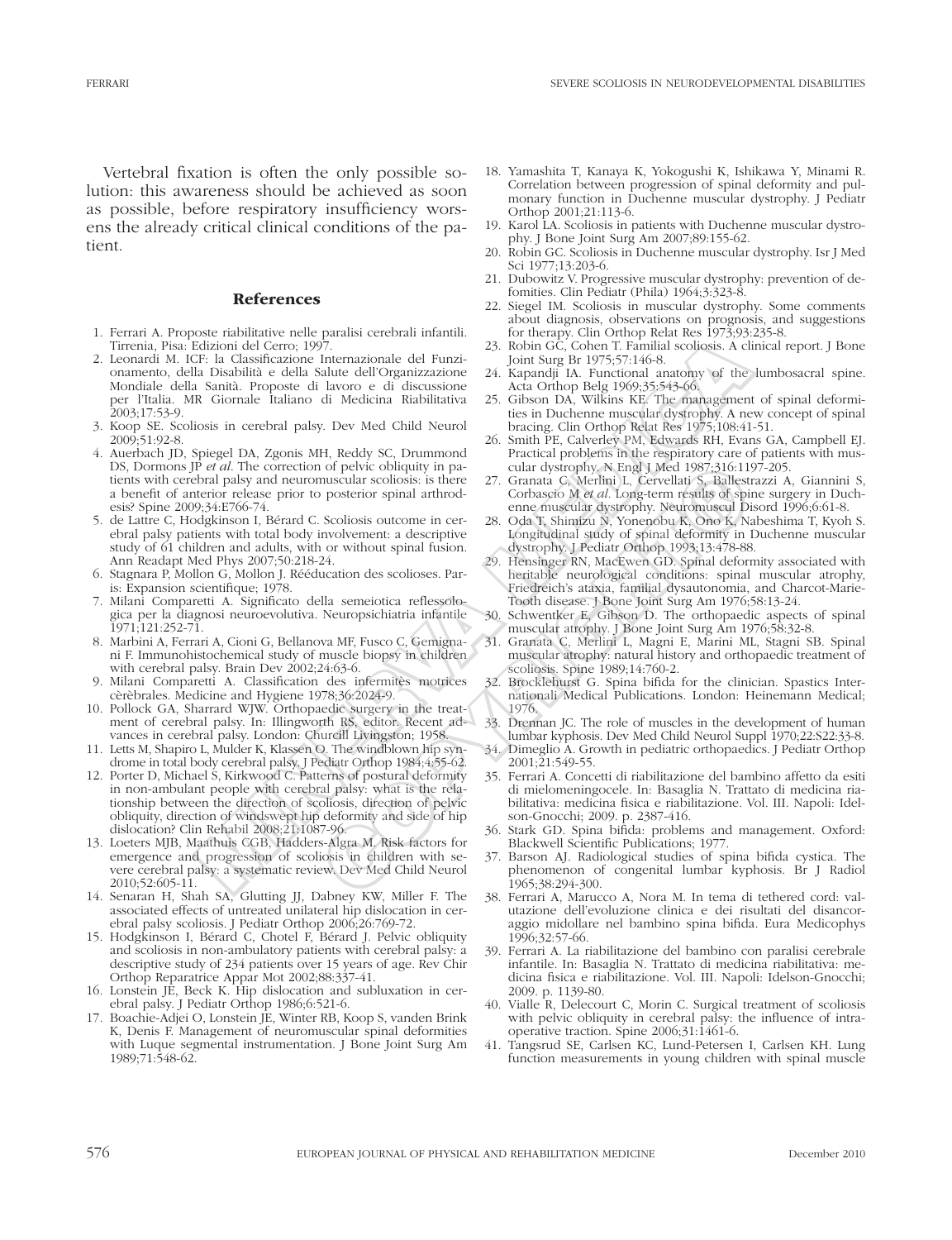atrophy; a cross sectional survey on the effect of position and bracing. Arch Dis Child 2001;84:521-4.

- 42. Morillon S, Thumerelle C, Cuisset JM, Santos C, Matran R, Deschildre A. Effect of thoracic bracing on lung function in children with neuromuscular disease. Ann Readapt Med Phys 2007;50:645-50.
- 43. Ferrari A. Il trattamento ortesico della scoliosi nella distrofia muscolare di Duchenne. TOI 2003;62:12-6.
- 44. Leopando MT, Moussavi Z, Holbrow J, Chernick V, Pasterkamp H, Rempel G. Effect of a Soft Boston Orthosis on pulmonary mechanics in severe cerebral palsy. Pediatr Pulmonol 1999;28:53-8.
- 45. Sankar WN, Albrektson J, Lerman L, Tolo VT, Skaggs DL. Scoliosis in-brace curve correction and patient preference of CAD/ CAM versus plaster molded TLSOs. J Child Orthop 2007;1:345-9.
- 46. Ferrari A, Lodesani M. Spina bifida: considerazioni sull'impiego delle ortesi. Giorn Ital Med Riab 1992:298-302.
- 47. Yazici M, Senaran H. Cerebral palsy and spinal deformities. Acta Orthop Traumatol Turc 2009;43:149-55.
- 48. Terjesen T, Lange JE, Steen H. Treatment of scoliosis with spinal bracing in quadriplegic cerebral palsy. Dev Med Child Neurol 2000;42:448-54.
- 49. Cambridge W, Drennan JC. Scoliosis associated with Duchenne muscular dystrophy. J Pediatr Orthop 1987;7:436-40.
- 50. McCarthy RE. Management of neuromuscular scoliosis. Orthop Clin North Am 1999;30:435-49.
- 51. Heller KD, Forst R, Forst J, Hengstler K. Scoliosis in Duchenne muscular dystrophy: aspects of orthotic treatment. Prosthet Orthot Int 1997;21:202-9.
- 52. Noble-Jamieson CM, Heckmatt JZ, Dubowitz V, Silverman M. Effects of posture and spinal bracing on respiratory function in neuromuscular disease. Arch Dis Child 1986;61:178-81.
- 53. Ishida C, Fujita M, Umemoto H, Taneda M, Sanae N, Tazaki T. Respiratory function in handicapped children. Brain Dev 1990;12:372-5.
- 54. McCarthy JJ, D'Andrea LP, Betz RR, Clements DH. Scoliosis in the child with cerebral palsy. J Am Acad Orthop Surg 2006;14:367-75.
- 55. Kurz LT, Mubarak SJ, Schultz P, Park SM, Leach J. Correlation of scoliosis and pulmonary function in Duchenne muscular dystrophy. J Pediatr Orthop 1983;3:347-53.
- 56. Sponseller PD, Shah SA, Abel MF, Sucato D, Newton PO, Shufflebarger H *et al*. Scoliosis surgery in cerebral palsy: differences between unit rod and custom rods. Spine 2009;34:840-4.
- 57. Cotrel Y, Dubousset J, Guillaumat M. New universal instrumentation in spinal surgery. Clin Orthop Relat Res 1988;227:10-23.
- 58. Sponseller PD, Young AT, Sarwark JF, Lim R. Anterior only fusion for scoliosis in patients with myelomeningocele. Clin Orthop Relat Res 1999;364:117-24.
- 59. Wright JG. Hip and Spine Surgery is of Questionable Value in Spina Bifida: an evidence-based review. Clin Orthop Relat Res 2010 [Epub ahead of print].
- 60. Rideau Y. Prophylactic surgery for scoliosis in Duchenne muscular dystrophy. Dev Med Child Neurol 1986;28:398-9.
- 61. Galasko CS, Delaney C, Morris P. Spinal stabilisation in Duchenne muscular dystrophy. J Bone Joint Surg Br 1992;74:210-4.
- 62. Miller F, Moseley CF, Koreska J. Spinal fusion in Duchenne muscular dystrophy. Dev Med Child Neurol 1992;34:775-86.
- 63. Shapiro F, Sethna N, Colan S, Wohl ME, Specht L. Spinal fusion in Duchenne muscular dystrophy: a multidisciplinary approach. Muscle Nerve 1992;15:604-14.
- 64. Chataigner H, Grelet V, Onimus M. Surgery of the spine in Duchenne's muscular dystrophy. Rev Chir Orthop Reparatrice Appar Mot 1998;84:224-30.
- 65. Gayet LE. Surgical treatment of scoliosis due to Duchenne muscular dystrophy. Chirurgie 1999;124:423-31.
- 66. Cervellati S, Bettini N, Moscato M, Gusella A, Dema E, Maresi R. Surgical treatment of spinal deformities in Duchenne muscular dystrophy: a long term follow-up study. Eur Spine J 2004;13:441-8.
- 67. Cheuk DK, Wong V, Wraige E, Baxter P, Cole A, N'Diaye T *et al*. Surgery for scoliosis in Duchenne muscular dystrophy. Cochrane Database Syst Rev 2007;1:CD005375.
- 68. Perrin C, Unterborn JN, Ambrosio CD, Hill NS. Pulmonary complications of chronic neuromuscular diseases and their management. Muscle Nerve 2004;29:5-27.
- 69. Finder JD, Birnkrant D, Carl J, Farber HJ, Gozal D, Iannaccone ST *et al*. Respiratory care of the patient with Duchenne muscular dystrophy: ATS consensus statement. Am J Respir Crit Care Med 2004;170:456-65.
- Schoenmakers MAGC, Gulmans VAM, Gooskens RHJM, Pruijs JEH, Helders PJM. Spinal fusion in children with spina bifida: influence on ambulation level and functional abilities. Eur Spine J 2005;14:415-22. uve correction and pairing perfection of pairing the strength of the pairing in the spin in Duchenne muscular display and Markon Strength (Markon Strength (Markon Strength): and Markon Strength (Markon Strength (Markon Str cociety and Duchenne<br>
1987;7:436-40.<br>
1987;7:436-40.<br>
1987;7:436-40.<br>
Surgical recainent of spinal deformities in<br>
muscular scoliosis. Orthop<br>
67. Cheuk DK, Wong V, Wraige F, Baxter P, C<br>
tic treatment. Proshet Or-<br>
d. Sur
	- Rosenbaum P. A report: the definition and classification of cerebral palsy April 2006. Developmental Medicine and Child Neurology 2007;49:8-14.
	- 72. Sabbadini G, Sabbadini L. Manuale di neuropsicologia dell'età evolutiva. Bologna: Zanichelli; 1995.

# Appendix 1

(1) **Cerebral palsy** (CP): the term describes a group of disorders of the development of movement and posture, causing activity limitation, that are attributed to non progressive disturbances that occurred in the developing fetal or infant brain. Motor disorders of cerebral palsy are often accompanied by disturbances of sensation, cognition, communication, perception and/or behavior, and/or seizure disorder.71

(2) Adaptive function: function adapted to actor, suitable to context and appropriate to aim. The adaptive functions have cognitive value, that is they are targeted to specific aim or result. They acquire, for example, value of "praxia" in a Piaget sense, value of "gnosia" or percept that is having meaning (perceptive classification and semantic classification) values of "concepts", "abstractions" and "strategies" (of planning) in order "to resolve problems".72

(3) The term primitive indicates that the considered pattern belongs to normal repertory in a general sense, but is often observed outside the temporal range in which it should act. The term pathological indicates an observed pattern that does not belongs to a normal repertory. It is obvious that also primitive patterns that last indefinitely are expressions of a pathological organization of motor functions similar to those produced by CP or mental retardation.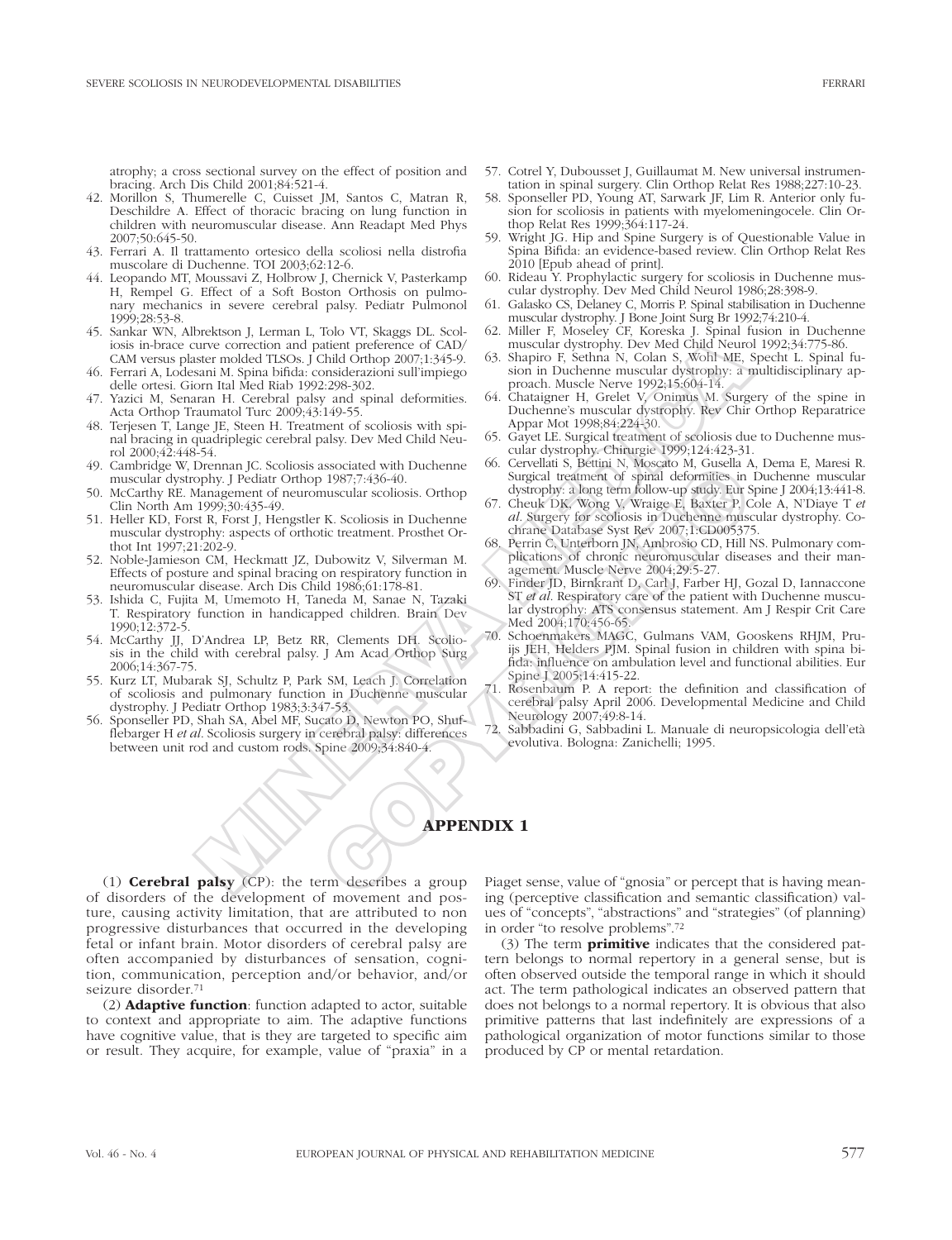(4) Propulsive reaction: this reaction belongs to a group also known as positive support reactions. A newborn baby is put in prone position on a crib with symmetrical lower limbs, abducted and extrarotated thighs and plantar surfaces held against examiner hands. The infant performs an active extension movement and moves the trunk forward (dragging reflex), while upper limbs on the side of trunk are moved forward and backward. The pattern is bilateral, diffused throughout all the body, symmetrical and synchronous. A healthy newborn baby already spontaneously performs these movements similar to "crawling-swimming", which would be reinforced by this maneuver.

The advancement can be with "abdomen on the ground", while four limbs, or only the upper ones "grip" the ground, or during every movement the abdomen is lifted off the ground. Some children, who demonstrate lower limb weakness or awkwardness, learn to drag trunk with upper limb force. The Milani propulsive reaction would be the expulsion mechanism during delivery: not only when the fetus pushes his feet against uterine wall in order to begin the expulsive contractions, but also to extend himself by assuming an aligned posture that more appropriately favors the passage through delivery canal.

(5) By the word startle we describe a reaction of alarm, surprise, fright, or panic that consists of a generalized jerky, sudden, involuntary, stereotypical motion produced by an unexpected stimulus (kinaesthesis, acoustic, visual, tactile, vestibular, thermal, aching). This reaction includes motor, autonomic, emotional elements. The motor expression, when complete, includes head extension, open mouth, anguished expression, upper limb abduction (arms opened widely) with contracted but slightly opened hands, trunk extension with chest in forced inspiration, abducted-extended thighs with semi-extended knees and varus supinated feet. The pathological startle reaction is an excessive or too frequent response, that is characterized by low-threshold and resistance to habituation. Startle reaction characterizes pathological conditions including CP. It can also be evoked by non-threatening, not sudden, weak, stimulus (ineffective stimulus under normal conditions) of various kinds (acoustic, tactile, visual, etc.). In its presence, anticipation capacity for self-induced stimuli is absent. metricure.<br>
metricure with progressively transforms to a proxime which progressively reading that the proof of only and the upper ones "say" the ground, or etc.) in dyskinetic syntemes have one only the upper ones "say" in egin the expulsive condition (altertate point the body, especially it assuming an aligned (ideotropic vector). Allocentric or esocent the passage through reference point the external space around centric system: has as a r

(6) Straightening pattern/reaction includes automatic movements that develop starting from the first year of life under the guide of vestibular, visual, tactile data. This reaction serves to maintain or to reestablish alignment of head, trunk and limbs in egocentric space. It is possible to distinguish an axial straightening and a rotational-derotational straightening. In spastic syndromes, axial straightening proceeds in cefalocaudal direction and precedes, in an evolutionary sense, the rotational-derotational straightening. This latter can be compromised, bestowing an *en bloc* character to trunk motility, due to the difficulty in turning either left or right from any starting position. In dyscinetich syndromes, rotational-derotational straightening prevails over the axial one that proceeds in caudo-cephalic direction rather than cefalo-caudal sense. It allows for the possibility to turn right and left, sometimes also excessively beyond normal, but the difficulty for these patients is still to completely extend trunk and to maintain a correctly aligned head. This ideally represents the last link of the chain, especially in sitting and standing positions.

(7) Support reaction: expresses the ability to overcome the effect of the force of gravity applied to body mass (weight).

(8) Fixation: indicates stability that exists between body axis and extremities: firm extremities and mobile body axis, distal or centripetal fixation (from limbs towards trunk), mobile extremities and firm body axis: proximal or centrifuge fixation (from trunk towards limbs). Whereas in spastic syndromes at the debut of standing with the use of support (parallel bars, walkers), a distal fixation is clearly recognizable, which progressively transforms to a proximal fixation in order to allow gait with mobile supports (walkers, canes, crutches, etc.), in dyskinetic syndromes fixation remains variable. It can be disto-proximal (patient embraces himself while the body axis continues to move unstably), then completely distal, then completely proximal, etc, with consequently serious postural instability.

(9) Spatial reference systems: egocentric system: has as a reference point the body, especially its longitudinal axis (ideotropic vector). Allocentric or esocentric system: has as reference point the external space around the subject. Geocentric system: has as a references the vertical line, that is the direction of the force of gravity, and the horizon line, that is tangent to the terrestrial plane.

(10) Balance reaction: postural reaction that tends to prevent the projection of the barycentre from falling outside the support base. This is carried out through movement of the body or a part of it in the same direction but opposite to the deforming force.

(11) Muscle tone: number of motor units active in a resting muscle, which is detectable through repeated passive asynchronous lengthening of the same muscle. Postural tone: isometric contraction of antigravitary muscles which are responsible for maintaining a specific posture.

(12) Stiffness: degree of resistance or muscular fibers tension as a result of lengthening. Elastic coefficient: the opposing resistance by a muscle to stretching (neural and nonneural components).

(13) Axial motricity: a set of single movements that can actively modify spine posture.

(14) In order to evoke an asymmetric tonic neck reflex, the child is placed in the supine position. By passively rotating the head, the limbs on the rotated side spontaneously extend and on the other side the limbs flex towards the nape. The trunk laterally tilts with concavity on the nape side (swordsman position). This reflex is especially active in dyskinetic syndromes, where it interferes with the acquisition of derotational straightening reactions.

(15) The Galant reflex or spine tonic reflex, or trunk inclination reflex: with the child in the prone position or held in ventral suspension, unilateral stimulation of paravertebral region, proceeding from shoulder blade angle to lumbosacral zone, determines trunk inclination on the stimulated side, with homologous concavity, and its extension with pelvic lift. Upper limb on the stimulated side is abducted and moves away from trunk, lower limb abducts and flexes.

(16) Branco-Lefevre reflex: also this is a trunk inclination